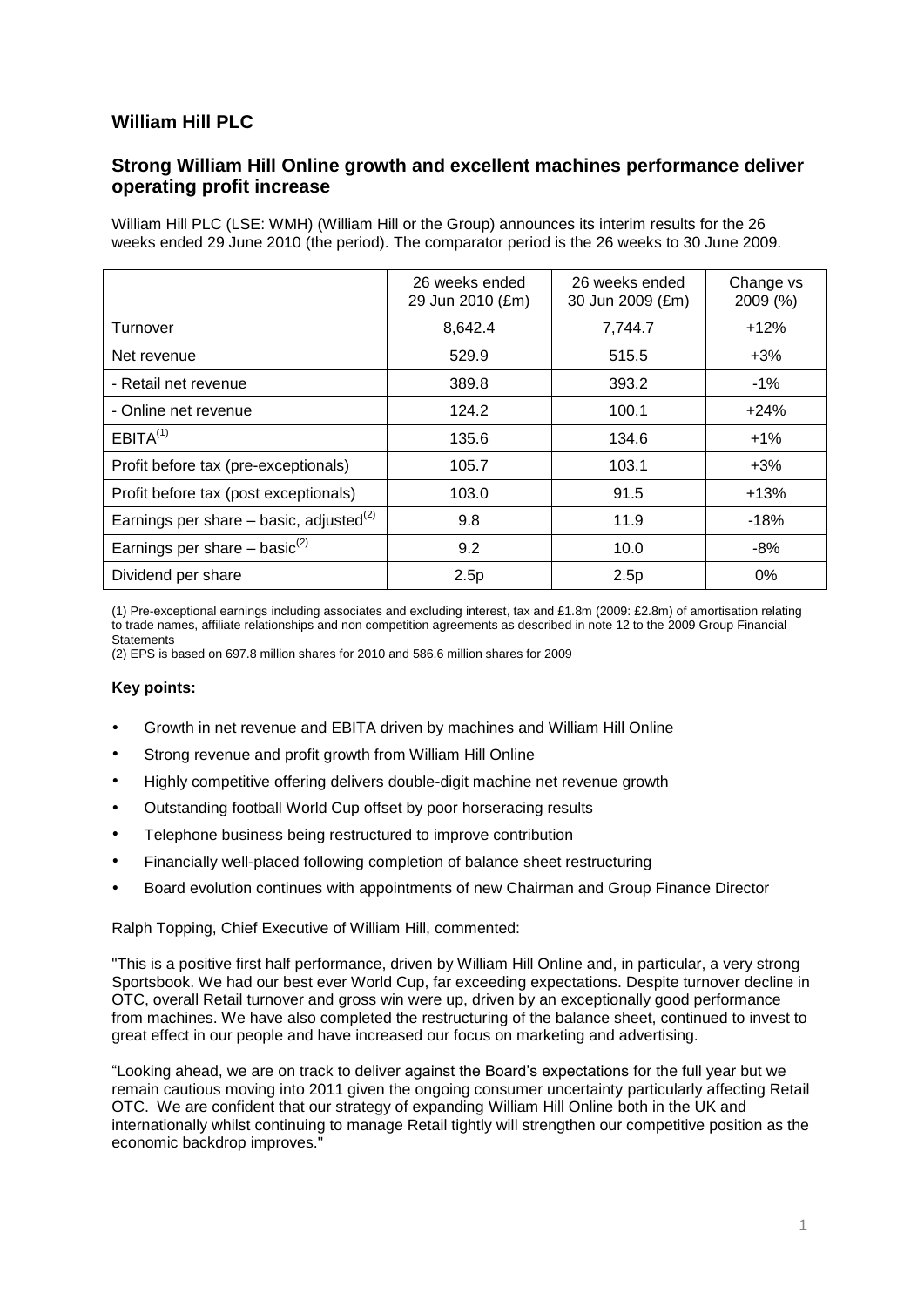| Analyst and investor presentation                                                             |                                                                                                 |                                                                                                      |                                                                                                           |  |  |  |  |  |  |
|-----------------------------------------------------------------------------------------------|-------------------------------------------------------------------------------------------------|------------------------------------------------------------------------------------------------------|-----------------------------------------------------------------------------------------------------------|--|--|--|--|--|--|
| Meeting:<br>9.00 a.m. BST<br>The Lincoln Centre<br>18 Lincoln's Inn Fields<br>London WC2A 3ED | Live conference call:<br>Tel: 0800 634 5205<br>lnt'l: +44 (0) 20 8817 9301<br>Passcode: 3363097 | Archive conference call<br>(until 2 Sept 2010)<br>Tel: +44 (0) 20 7769<br>6425<br>Passcode: 3363097# | Video webcast:<br>www.williamhillplc.com<br>Available live and, until 25<br>August 2011, as an<br>archive |  |  |  |  |  |  |

A separate conference call will be held at 11.00 a.m. BST for debt analysts and investors. Dial-in details are:

UK telephone: 020 8817 9301 International: +44 (0)20 8817 9301 Passcode: 3363100

| <b>Enquiries</b> |                                                                                                         |                                                                        |
|------------------|---------------------------------------------------------------------------------------------------------|------------------------------------------------------------------------|
| William Hill PLC | Ralph Topping, Chief Executive<br>Neil Cooper, Group Finance Director<br>Lyndsay Wright, Director of IR | On 26 August: +44 (0) 20 7404 5959<br>Thereafter: +44 (0) 20 8918 3614 |
| <b>Brunswick</b> | Simon Sporborg<br>Justine McIlroy                                                                       | Tel: +44 (0) 20 7404 5959                                              |

#### **Notes to editors**

William Hill is one of the UK's leading betting and gaming companies and employs more than 16,000 people. It is the UK's largest bookmaker by number of licensed betting offices (LBOs) and also operates in Ireland. The Group has over 2,300 LBOs that provide betting opportunities on a wide range of sporting and non-sporting events and, in the UK, offer gaming machines. The Group's online business, William Hill Online, is one of the leading European online betting and gaming businesses by profitability, providing sports betting, casino games, poker, bingo, numbers betting and skill games.

#### **Cautionary note regarding forward-looking statements**

These results include statements that are, or may be deemed to be, "forward-looking statements". These forward-looking statements can be identified by the use of forward-looking terminology, including the terms "believes", "estimates", "anticipates", "expects", "intends", "plans", "goal", "target", "aim", "may", "will", "would", "could" or "should" or, in each case, their negative or other variations or comparable terminology. These forwardlooking statements include all matters that are not historical facts. They appear in a number of places throughout these results and the information incorporated by reference into these results and include statements regarding the intentions, beliefs or current expectations of the directors, William Hill or the Group concerning, amongst other things, the results of operations, financial condition, liquidity, prospects, growth, strategies and dividend policy of William Hill and the industry in which it operates.

By their nature, forward-looking statements involve risks and uncertainties because they relate to events and depend on circumstances that may or may not occur in the future and may be beyond William Hill's ability to control or predict. Forward-looking statements are not guarantees of future performance. The Group's actual results of operations, financial condition, liquidity, dividend policy and the development of the industry in which it operates may differ materially from the impression created by the forward-looking statements contained in these results and/or the information incorporated by reference into these results. In addition, even if the results of operations, financial condition, liquidity and dividend policy of the Group and the development of the industry in which it operates, are consistent with the forward-looking statements contained in these results and/or the information incorporated by reference into these results, those results or developments may not be indicative of results or developments in subsequent periods.

Other than in accordance with its legal or regulatory obligations (including under the Listing Rules, the Disclosure and Transparency Rules and the Prospectus Rules), William Hill does not undertake any obligation to update or revise publicly any forward-looking statement, whether as a result of new information, future events or otherwise.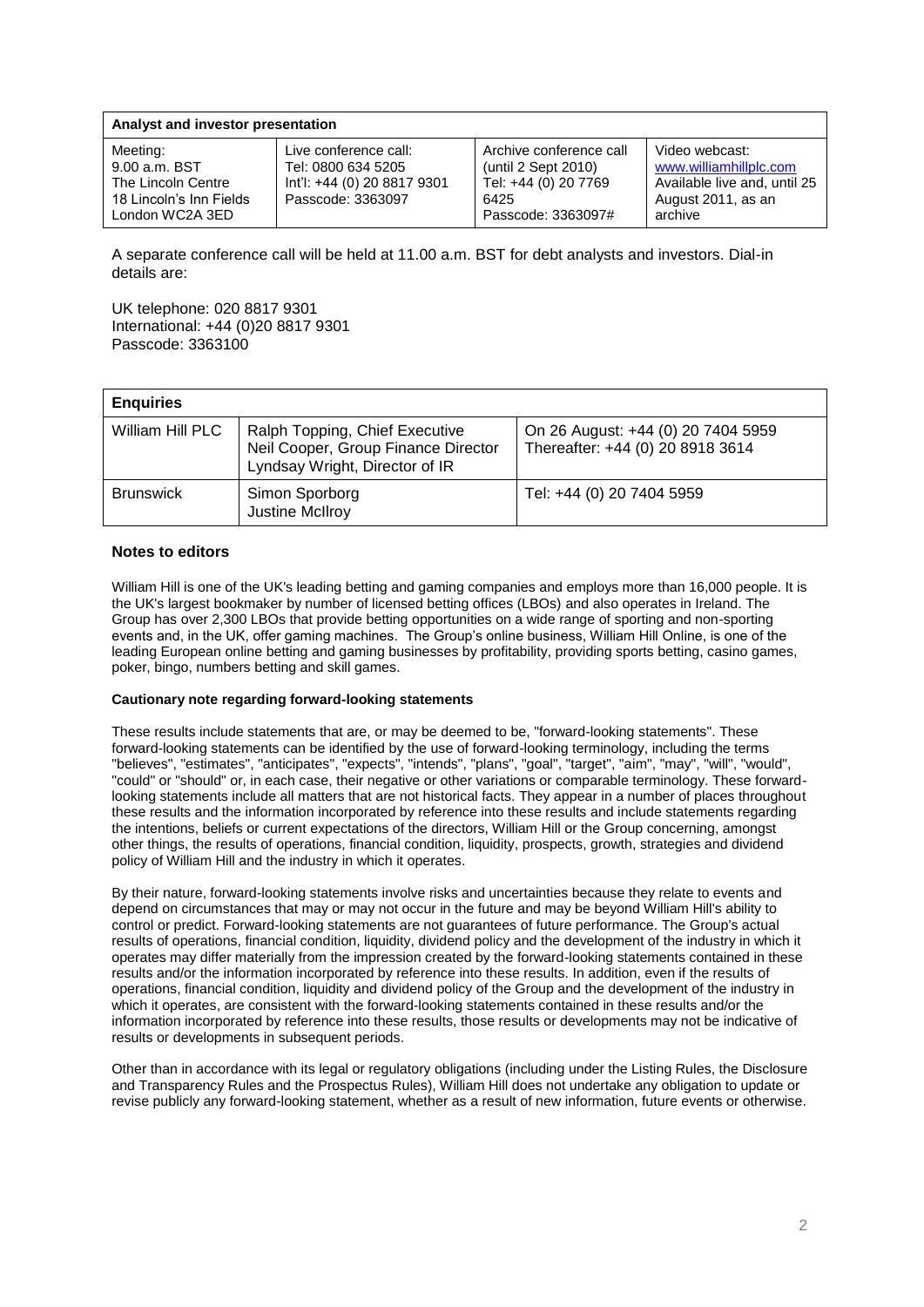# **Overview**

Twelve months on from the formation of William Hill Online, strong year-over-year net revenue and profit growth in the first half of 2010 in this channel has enabled the Group as a whole to deliver growth in net revenue of c3% to £529.9m and in pre-exceptional EBITA of c1% to £135.6m. The Group has also seen a strong performance from machines in its Retail channel. This is a particularly positive performance in a UK market with ongoing consumer uncertainty, as evidenced by the c2% turnover decline seen in over-the-counter (OTC) betting in the Retail channel.

Trading results during the half were mixed. Results in the football World Cup beat expectations, generating gross win of £32.2m for the tournament as a whole at an attractive margin (£19.3m in the first half). However, the Group also saw relatively poor horseracing results in the period, with a comparatively weak Grand National in April followed by a loss-making Royal Ascot festival.

Whilst the Telephone channel lost money in the first half of 2010, the Group has announced its intention to close its existing Telephone betting business and to open a new Telephone betting operation in William Hill Online, based in Gibraltar. In doing so, the Group expects that the new operation will benefit from commercial synergies, cost savings and an improved customer offering that will improve the channel's contribution to the Group in future.

During the first half of 2010, the Group completed the restructuring of its balance sheet, rolling onto the 'forward-start' banking agreement put in place in 2009. This successfully completes the financial restructuring work undertaken by the Group, which included a refinancing, rights issue and bond issuance in 2009. With net debt of £530.4m and c£310m of unrestricted cash and undrawn borrowing facilities, the Group is in a strong financial position from which to exploit opportunities for further growth in its Online channel as well as from the benefits of a tightly run Retail estate.

|                       |       | Net revenue |        |        | <b>Operating profit before</b><br>exceptional items |        |
|-----------------------|-------|-------------|--------|--------|-----------------------------------------------------|--------|
|                       | 2010  | 2009        | Change | 2010   | 2009                                                | Change |
|                       | £m    | £m          | %      | £m     | £m                                                  | ℅      |
| Retail                | 389.8 | 393.2       | $-1%$  | 102.6  | 111.5                                               | $-8%$  |
| Online                | 124.2 | 100.1       | $+24%$ | 44.9   | 31.4                                                | $+43%$ |
| Telephone             | 12.5  | 18.6        | $-33%$ | (2.3)  | 1.2                                                 |        |
| Other                 | 3.4   | 3.6         | $-6%$  | 0.0    | 0.2                                                 |        |
| <b>JVs/Associates</b> | -     |             |        | 1.4    | (0.5)                                               |        |
| Central overheads     | -     |             |        | (11.0) | (9.2)                                               | $+20%$ |
| <b>EBITA</b>          | -     | -           |        | 135.6  | 134.6                                               | $+1%$  |
| Amortisation          | -     |             |        | (1.8)  | (2.8)                                               |        |
| Total                 | 529.9 | 515.5       | $+3%$  | 133.8  | 131.8                                               | $+2%$  |

### **Summary of financial results**

## **William Hill Online**

In the first half of 2010, William Hill Online has continued to strengthen its competitive position, further developing a market-leading Sportsbook and providing a high-quality gaming experience.

The good momentum seen in the first quarter of 2010 continued through the rest of the first half, with new accounts up 38% and unique active players up 20% for the half versus the comparable period. Net revenue grew by 24% compared with the equivalent period in 2009. Underpinning this strong result was the performance of the Sportsbook, driven by the ongoing broadening and deepening of the product range, particularly in-play betting which doubled compared to the prior period.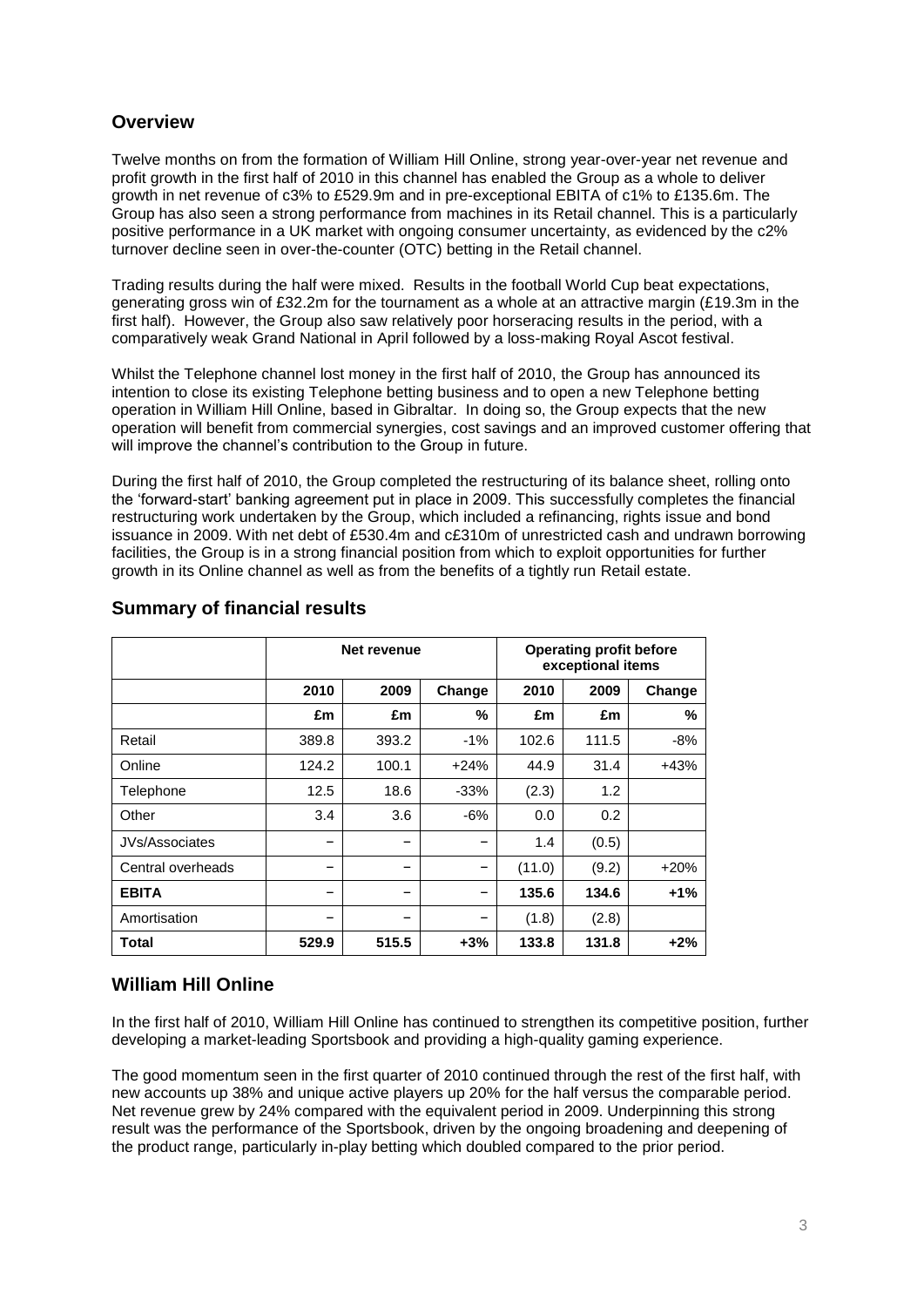Helped by this performance, Sportsbook turnover was up 59% year over year. In addition to outstanding top-line growth, gross win margin on the Sportsbook was almost one percentage point higher at 7.7%, benefitting from both structural improvements and the favourable World Cup results. This led to net revenue growth in the Sportsbook of 77%.

Gaming net revenues grew by 10% year over year. Within this, Bingo continues to grow rapidly, with revenues up 52%. Poker revenue declined 5%, reflecting continuing industry trends, although revenues grew year over year in the second quarter following the anniversary of the migration to Playtech's i-Poker network. Casino net revenues grew by 8% with a strong performance from an enhanced suite of Flash-based products. However, following the Group's decision to withdraw from the French market, it is likely that Casino net revenue in the second half will be below that seen in the prior year, as announced in May.

Online costs increased 27%, reflective of the previously highlighted intent to increase marketing investment together with the full-year effect of the expansion of the operation in 2009.

At £44.9m, operating profit was 43% higher, with these increased costs driven by expansion and marketing investment more than offset by net revenue growth and the savings generated following the transfer of the Sportsbook to Gibraltar in August 2009. This resulted in a non-controlling interest (previously referred to as the minority interest) for Playtech of £6.3m in the second quarter and £12.9m in the year to date.

#### **Retail**

Retail development continues apace with innovations in our product range, including offering in-play betting on all major sporting events including the football World Cup and the completion of the roll-out of the 'next-generation' Inspired Gaming 'Storm' machines.

Turnover in Retail grew on a year-over-year basis by 7% in the period, with gaming machine turnover up 9% and OTC turnover down 2%.

Within OTC turnover, betting slip volume was broadly flat and pence per slip was down c2%, although this benefitted from a good performance in June stimulated by the football World Cup. Excluding June, the underlying performance showed a c4% OTC turnover decline, of which c1% was driven by falling volume and c3% by falling pence per slip. In our view, this reflects the continuing uncertain economic outlook for leisure retail consumers, an outlook which is not anticipated to improve in the short term.

Retail net revenue fell by 1%, with gaming machine gross win up 11% (net revenue up 9%, reflecting the impact of the VAT increase in January) and OTC gross win and net revenue down 7%. The OTC performance was partly impacted by the decline in turnover but largely by the impact of a fall in gross win margin from a strong 18.2% in 2009 to a more normal 17.4% in 2010. The OTC gross win margin is in line with the expected trading range of 17-18%, although adverse horseracing results would have led to an outcome at the bottom of the normal range were it not for the positive impact on margins of the World Cup performance in the first half.

The roll-out of the 22-inch, high-definition 'Storm' machines, which started in August 2009, was completed on schedule in March 2010 with approximately 75% of our machine estate sourced from Inspired Gaming. This initiative delivered a very competitive machine offering in time to benefit from increased traffic during the World Cup, contributing to a strong machines performance. Good growth was also seen from the remainder of the estate currently using Global Draw machines and we look forward to the roll-out of the Videobet platform on these machines in the fourth quarter of 2010. Gross win per machine per week was £836 (2009: £759).

The Group continues to add value through redevelopment of the estate, increasing by a net 10 shops to 2,352 at the period end (30 June 2009: 2,319; 29 December 2009: 2,342). A further eight shops were re-sited.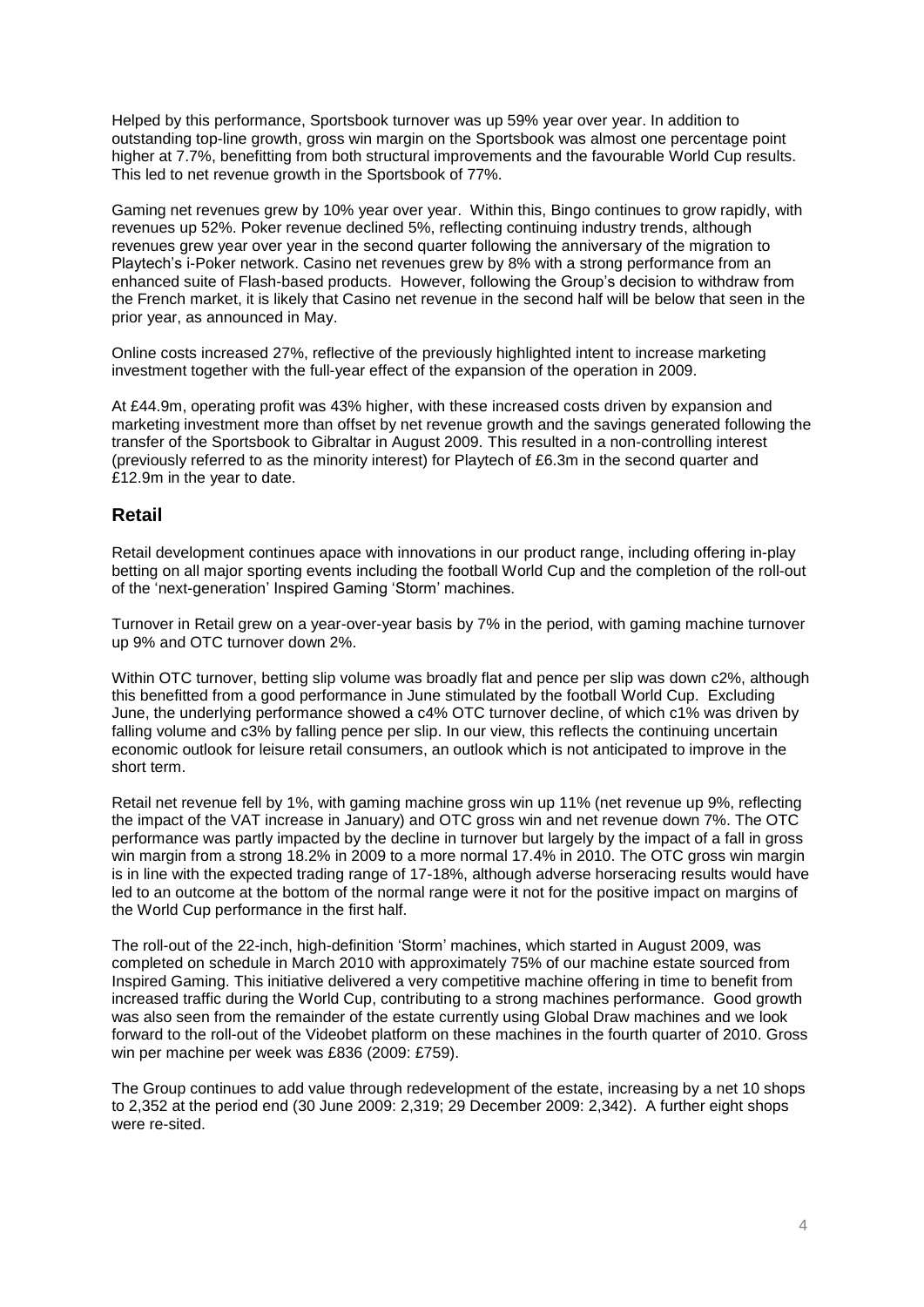Costs increased by 3% despite total Retail staffing costs being held broadly flat to the end of the first half. This impact, together with a 1% decline in Retail net revenue translated into an 8% fall in operating profit to £102.6m.

Given the effect of the economic downturn on average bet sizes allied to continuing weakness in consumer spending, we remain cautious in our expectations for Retail for the balance of 2010 and into 2011. We continue to strengthen our market position by increasing the size of the estate by a net 1-2% per annum.

## **Telephone**

Though turnover in Telephone increased by 24%, the adverse horseracing results led to a decline in the gross win margin from 8.6% in the first half of 2009 to 4.6% in 2010, resulting in a 33% decline in net revenue. This led to a £2.3m operating loss despite the positive impact of an 11% reduction in operating expenses.

Given the loss making nature of this channel, the group has announced that, in the fourth quarter of 2010, our existing UK-based Telephone betting business will close and William Hill Online will establish a new Telephone betting operation based in Gibraltar and supported by an outsourced service provider, Vertex. A 90-day period of consultation with affected employees is ongoing. We expect to achieve cost savings of approximately £4-7m per annum from the start of 2011 and to incur £7m of implementation costs in 2010.

### **Other income statement items**

The Group recorded pre-tax exceptional costs of £2.7m in total (2009: £11.6m). This exceptional cost comprised two cost items of £8.3m in total, partially offset by an exceptional gain. The two cost items were a £4.2m provision relating to the closure of the existing UK Telephone business and a £4.1m exceptional interest cost driven by the adverse valuation movement on ineffective interest rate hedges. The Group made a £5.6m non-recurring exceptional gain following a VAT refund arising from a court case with the HM Revenue and Customs (HMRC). This case has been referred by the Court of Appeal to the European Court of Justice and this payment could be reversed should HMRC's appeal be upheld.

The Group saw a £1.4m contribution from its associate SIS during the first half of 2010 (2009: £1.6m). In the previous year, the Group also saw a loss of £2.1m associated with its Spanish joint venture. This was discontinued in the second half of 2009. Overall, therefore, total contribution from Joint Ventures and Share of Associates was £1.4m in the first half of 2010 versus a £0.5m loss in the first half of 2009.

Pre-exceptional earnings before interest and tax were £133.8m, up slightly on the prior year (2009: £131.8m). Pre-exceptional net finance costs were £28.1m (2009: £28.7m) and pre-exceptional pretax profit for the half was £105.7m, up 2.5% on the comparable number in 2009 (2009: £103.1m).

After the impact of the exceptional items highlighted above, profit before tax was £103.0m, up 12.5% on the prior year (2009: £91.5m). Tax on profit was £25.6m (2009: £23.7m) at an effective tax rate of 25.2% (2009: 25.9%).

Basic earnings per share stood at 9.2p versus 10.0p in the first half of 2009, reflecting the impact of an increase in the weighted average number of shares following the rights issue undertaken in 2009. On an adjusted basis, taking account of exceptional items and amortisation, basic adjusted earnings per share stood at 9.8p versus 11.9p in the prior year.

## **Cash flow and balance sheet**

The Group generated net cash inflow from operating activities before financing and tax of £133.3m (2009: £87.2m), showing the cash generative nature of the Group's business model. £14.0m was invested in capital expenditure, primarily in development of the Retail estate. Net debt for covenant purposes decreased to £530m at 29 June 2010 (30 June 2009: £637m) and the Group enjoyed £180m headroom on its banking facilities as at 29 June 2010 in addition to c£130m of unrestricted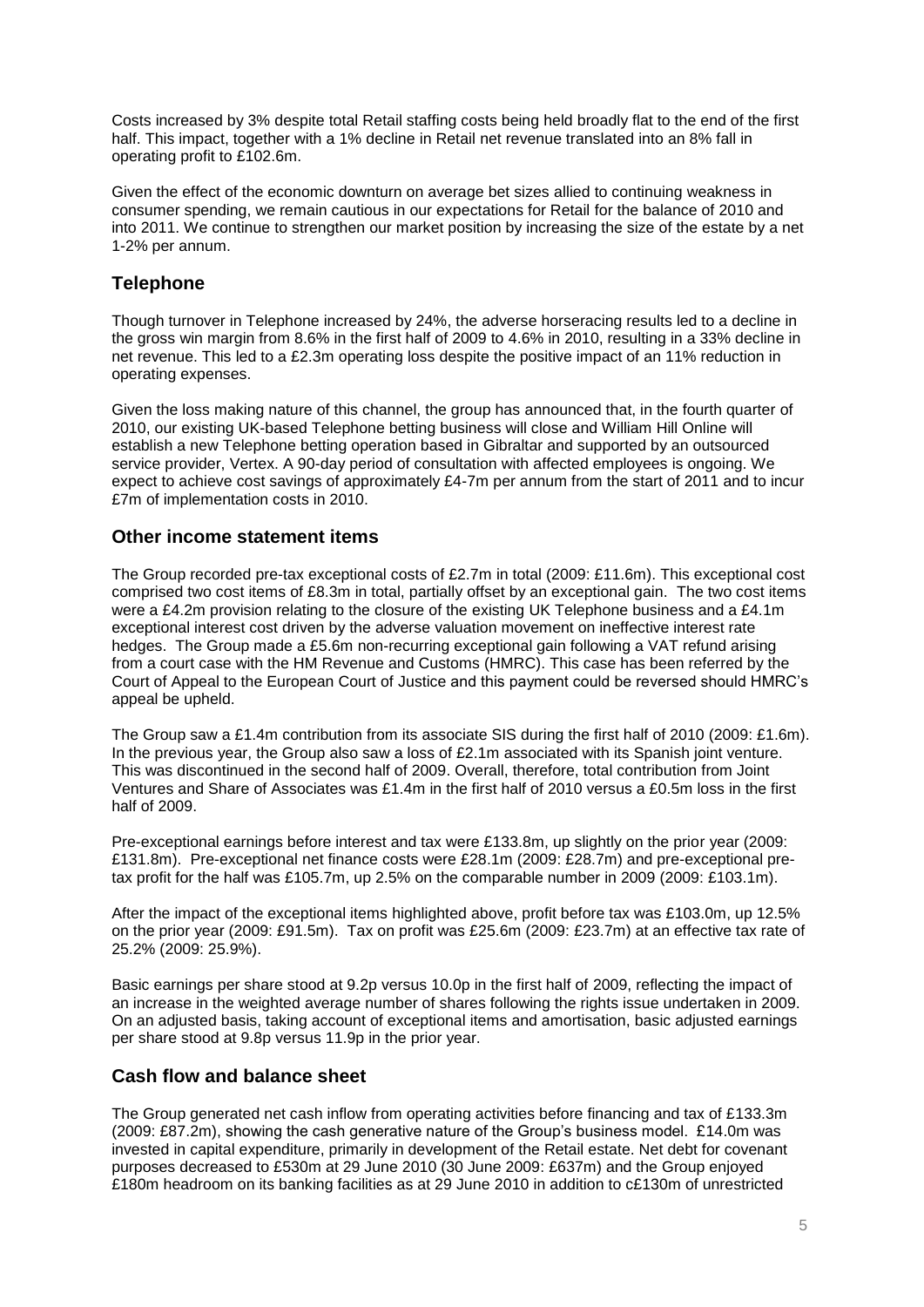cash on its balance sheet.

Following changes in the forward yield curve since the end of 2009, the Group saw an adverse movement in the balance sheet valuation of its interest rates hedges during the half. Of this movement, £4.1m relating to ineffective hedges has been charged to exceptional interest and £7.4m relating to effective hedges has been charged to reserves.

The Group's pension deficit grew by £13.3m during the half, following a roll-forward valuation. The deficit was impacted both by an increase in liabilities as discount rates fell and by the adverse impact of falling asset values. The deficit now stands at £56.5m (29 December 2009: £43.2m).

### **Fiscal and regulatory update**

There were no implications for the Group arising from the emergency budget announced by the new UK Government in June other than the VAT rise from 17.5% to 20% in January 2011. This is expected to have a full-year adverse impact of approximately £8-9m. The Treasury are still considering whether or not gaming machines will be taken outside the scope of VAT with revenues being taxed on a gross profits basis. We also believe that the Treasury understands the sensitivity of the high street industry to tax rises and that they are clear that any rises in OTC gross profits tax is likely to cause marginal shop closures, job losses and further reduce gross profits tax yield.

Work is ongoing on the latest Prevalence Study, which is expected to be published by the Gambling Commission in February 2011. This work continues alongside further research into Category B gaming machines and the extant Department of Culture, Media and Sport (DCMS) stakes and prizes review. We believe Government understand the importance of gaming machines to the business model and we do not believe that in the short term either maximum numbers of B2 gaming machines per shop or stakes and prizes is at risk.

The process is also underway to agree the terms, rates and conditions of the 50th Levy scheme. which would apply from April 2011. Levy yield, which is based on bookmakers' gross profits from British horseracing, is declining and, in light of racing's demands for significant additional levy funding, the matter seems likely to be referred in November 2010 for a determination by the Secretary of State. We consider racing's submission's on this matter to be flawed and supported by a purported evidence base which ignores the significantly increased revenue stream racing now receives from picture rights. We are confident that an objective examination of the facts will lead to a sensible outcome.

William Hill will be making a submission on the Horserace Betting Levy Board consultation on betting exchanges, which will make clear that the failure of the previous Government to address the issue of taxing and levying business users of exchanges is a key reason for falling tax and levy yield. The establishment and growth of betting exchanges has resulted in structural changes to the UK betting market which has impacted the levy yield. The asymmetrical taxation of betting exchanges and particularly their business users needs to be addressed.

The DCMS has consulted on its proposal that online operators who are outside the UK but who contract with or target UK consumers should be licensed by the British Gambling Commission. William Hill have responded to this consultation, pointing out that such regulation is neither proportionate nor necessary and would impose dual regulation on large operators which offends better regulation principles. As the majority of offshore operators are large corporations with good corporate governance procedures, there is little or no public protection risk. These proposed measures will neither materially increase industry contributions towards research, education and treatment of problem gambling (William Hill already contributes at three times the funding formula) nor address concerns about intraregulator relationships.

The regulation of online betting and gaming businesses is continuing to develop across the world and we expect further shifts to come during the course of 2010 and 2011, both in Europe and in the rest of the world. We believe that a restrictive approach to opening up gambling markets, such as that seen in France, with high levels of turnover tax, is not a blueprint for the future and that a proportionately regulated and taxed industry which can grow will be the foundation for a true competitive market and sustainable tax yields.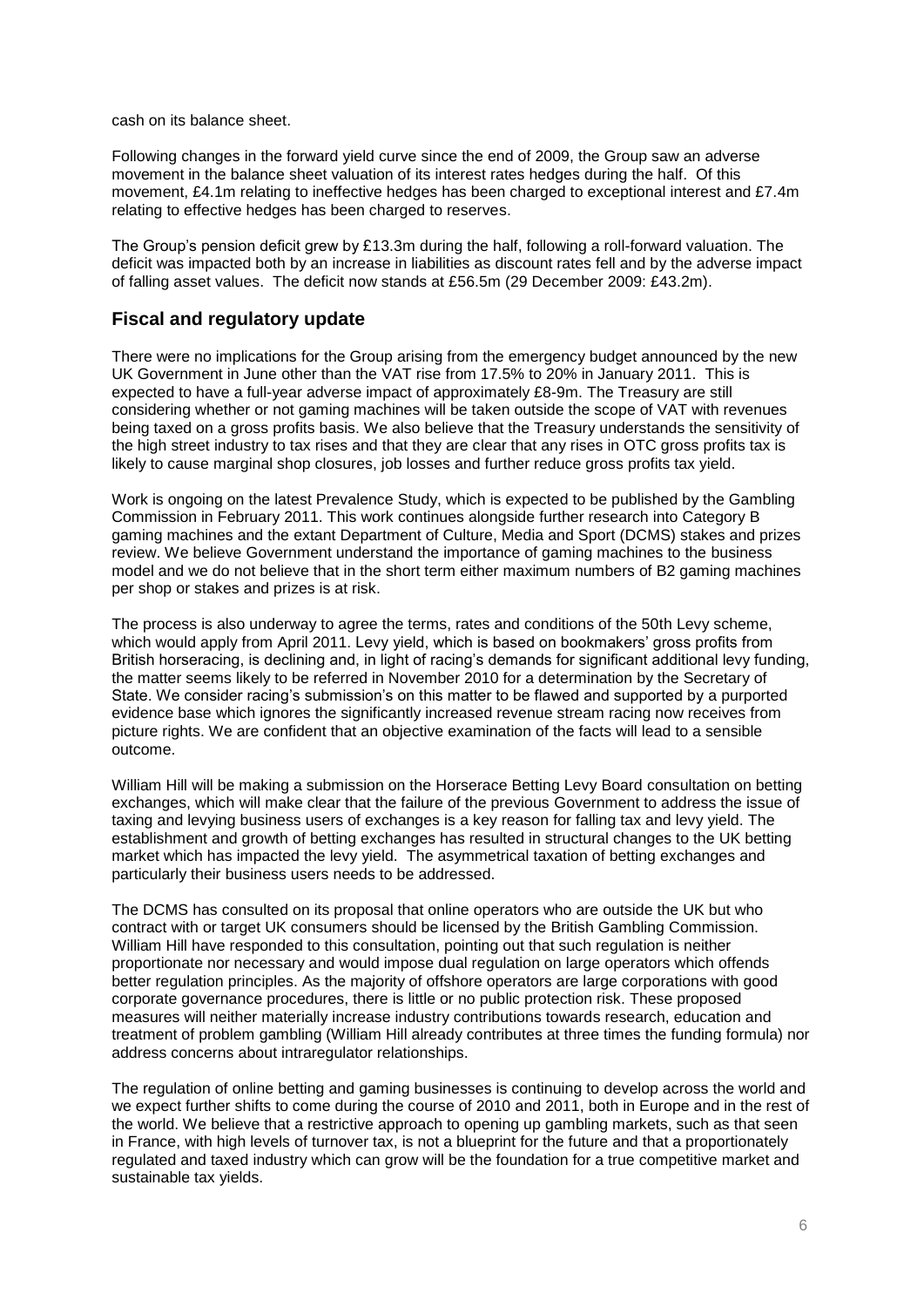# **Dividend**

The Board has approved an interim dividend of 2.5p per share (2009: 2.5p per share). The dividend is payable on 7 December 2010, the ex-dividend date is 27 October 2010 and the record date is 29 October 2010. The dividend is calculated on the number of shares in issue at 29 June 2010, which, excluding shares held in Treasury and shares held under the Employee Benefit Trust, totalled 698.1 million.

## **Board changes**

Neil Cooper joined the Board as Group Finance Director in May and, as announced in July, Gareth Davis will be joining the Group on 1 September 2010, replacing Charles Scott on that date as nonexecutive Chairman. Mr Davis recently retired as Chief Executive Officer of Imperial Tobacco Group PLC (Imperial Tobacco) after 14 years in the role and 40 years with that business. He played a key role in the development and execution of Imperial Tobacco's strategy and its development into a leading multi-national business.

The Board would like to thank Charles Scott, the outgoing Chairman, for his contribution to the success and development of the Group during his tenure, both as Chairman and, prior to that, as a Non-executive Director.

## **Current trading and outlook**

In the seven weeks from 29 June to 17 August 2010, Group net revenue was up 26%. This includes £12.8m of gross win from the World Cup.

In Retail, turnover was up 13% and net revenue was up 20%, reflecting the benefit of the World Cup and continuing good gaming machine performance. The OTC gross win margin was within the expected trading range of 17-18% as compared to a very weak margin in 2009.

Online continues to perform strongly. Net revenue was up 37% with Sportsbook growth benefitting from the World Cup offsetting flat gaming, impacted by a decline in Casino net revenues following the withdrawal from France.

The Board's overall expectations for the current financial year remain unchanged.

We remain cautious on the outlook for the balance of 2010 and for 2011 given the ongoing consumer uncertainty affecting Retail OTC and the continuously developing regulatory landscape for online betting and gaming. However, we are confident that our strategy of managing tightly our Retail operation and of expanding William Hill Online both in the UK and internationally will strengthen the Group's competitive position as the economic backdrop improves and will deliver sustainable shareholder returns.

## **Principal risks and uncertainties**

The principal risks and uncertainties for the Group remain consistent with those published on the corporate governance section within the investor section of the corporate website at [www.williamhillplc.co.uk.](http://www.williamhillplc.co.uk/) The key risks for 2010 are as follows:

- The impact of the challenging economic climate on trading;
- Changes to taxation or levies relating to either the land-based or online businesses in the UK; and
- Changes to regulation and/or taxation of online betting and gaming in countries outside the UK;

For a fuller discussion of these risks and how we are addressing them, please refer to our 2009 Annual Report and Accounts.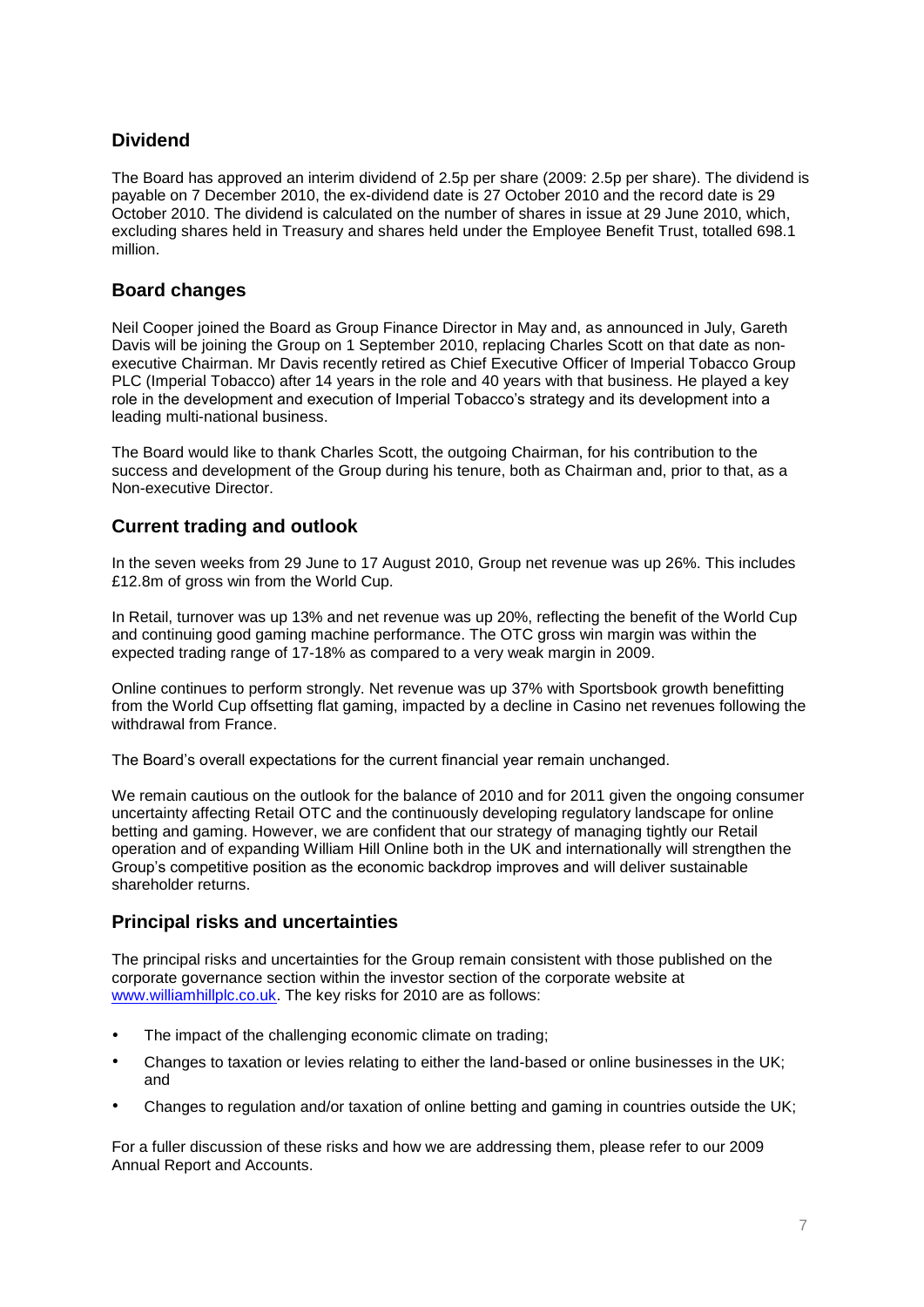# **Directors' responsibility statement**

We confirm that to the best of our knowledge:

- (a) The condensed set of financial statements has been prepared in accordance with IAS 34 'Interim Financial Reporting';
- (b) The interim management report includes a fair review of the important events during the first 26 weeks and description of the principal risks and uncertainties for the remaining 26 weeks of the financial period, as required by DTR 4.2.7R; and
- (c) The interim management report includes a fair review of disclosure of related party transactions and changes therein, as required by DTR 4.2.8R.

By order of the Board,

| R.J. Topping           | N. Cooper              |
|------------------------|------------------------|
| <b>Chief Executive</b> | Group Finance Director |
| 26 August 2010         | 26 August 2010         |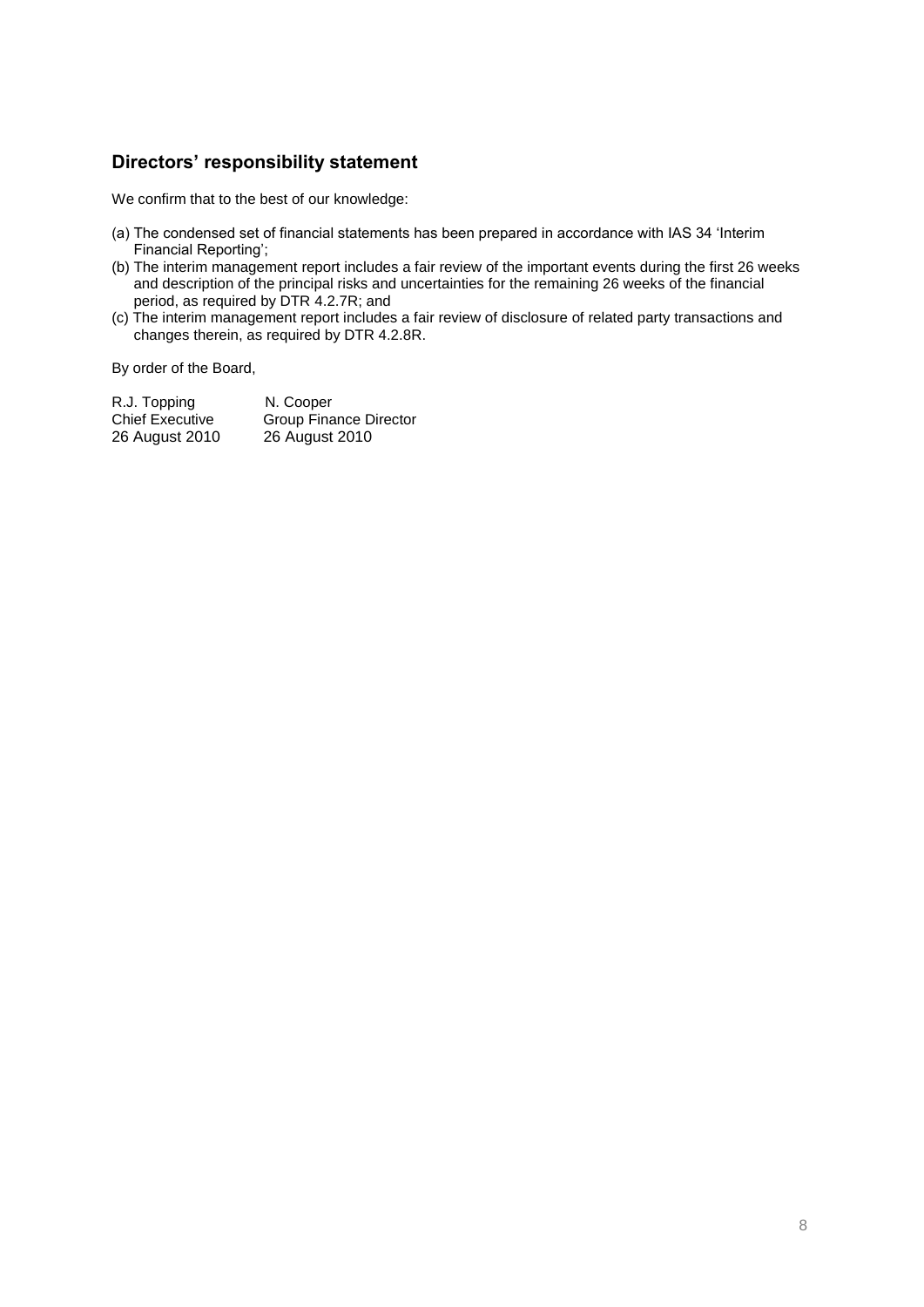## **William Hill PLC Interim Consolidated Income Statement (unaudited)**

|                                                      |                |                                             |                                               | 26 weeks<br>ended              |                                             |                                               | 26 weeks<br>ended   | 52 weeks<br>ended                          |
|------------------------------------------------------|----------------|---------------------------------------------|-----------------------------------------------|--------------------------------|---------------------------------------------|-----------------------------------------------|---------------------|--------------------------------------------|
|                                                      | <b>Notes</b>   | <b>Before</b><br>exceptional<br>items<br>£m | <b>Exceptional</b><br>items<br>(note 3)<br>£m | 29 June<br>2010<br>Total<br>£m | <b>Before</b><br>exceptional<br>items<br>£m | <b>Exceptional</b><br>items<br>(note 3)<br>£m | 2009<br>Total<br>£m | 30 June 29 December<br>2009<br>Total<br>£m |
| <b>Continuing Operations</b>                         |                |                                             |                                               |                                |                                             |                                               |                     |                                            |
| <b>Amounts wagered</b>                               | 2              | 8,642.4                                     | $\blacksquare$                                | 8,642.4                        | 7,744.7                                     | $\overline{\phantom{0}}$                      | 7.744.7             | 15,489.1                                   |
| Revenue                                              | $\overline{2}$ | 529.9                                       | $\overline{\phantom{a}}$                      | 529.9                          | 515.5                                       | $\overline{\phantom{a}}$                      | 515.5               | 997.9                                      |
| Cost of sales                                        | $\overline{2}$ | (77.8)                                      | 5.6                                           | (72.2)                         | (84.7)                                      |                                               | (84.7)              | (158.2)                                    |
| <b>Gross profit</b>                                  | $\overline{2}$ | 452.1                                       | 5.6                                           | 457.7                          | 430.8                                       | $\blacksquare$                                | 430.8               | 839.7                                      |
| Other operating income                               |                | 6.4                                         | $\blacksquare$                                | 6.4                            | 7.3                                         | $\blacksquare$                                | 7.3                 | 6.1                                        |
| Other operating expenses                             |                | (326.1)                                     |                                               | (326.1)                        | (305.8)                                     | L,                                            | (305.8)             | (592.5)                                    |
| Exceptional operating expenses                       | 3              | -                                           | (4.2)                                         | (4.2)                          | $\overline{\phantom{a}}$                    | (7.6)                                         | (7.6)               | (53.2)                                     |
| Share of results of associates<br>and joint ventures |                | 1.4                                         | $\overline{\phantom{a}}$                      | 1.4                            | (0.5)                                       | $\overline{\phantom{a}}$                      | (0.5)               | (0.3)                                      |
| <b>Operating profit</b>                              |                | 133.8                                       | 1.4                                           | 135.2                          | 131.8                                       | (7.6)                                         | 124.2               | 199.8                                      |
| Investment income                                    | $\overline{4}$ | 6.7                                         | $\blacksquare$                                | 6.7                            | 5.9                                         | $\blacksquare$                                | 5.9                 | 11.0                                       |
| Finance costs                                        | 3,5            | (34.8)                                      | (4.1)                                         | (38.9)                         | (34.6)                                      | (4.0)                                         | (38.6)              | (89.9)                                     |
| Profit before tax                                    | $\overline{2}$ | 105.7                                       | (2.7)                                         | 103.0                          | 103.1                                       | (11.6)                                        | 91.5                | 120.9                                      |
| Tax                                                  | 3,6            | (25.9)                                      | 0.3                                           | (25.6)                         | (26.4)                                      | 2.7                                           | (23.7)              | (39.7)                                     |
| Profit for the period                                |                | 79.8                                        | (2.4)                                         | 77.4                           | 76.7                                        | (8.9)                                         | 67.8                | 81.2                                       |
| Attributable to:                                     |                |                                             |                                               |                                |                                             |                                               |                     |                                            |
| Equity holders of the parent                         |                | 66.9                                        | (2.4)                                         | 64.5                           | 67.6                                        | (8.9)                                         | 58.7                | 61.1                                       |
| Non-controlling interest                             | 10             | 12.9                                        |                                               | 12.9                           | 9.1                                         |                                               | 9.1                 | 20.1                                       |
|                                                      |                | 79.8                                        | (2.4)                                         | 77.4                           | 76.7                                        | (8.9)                                         | 67.8                | 81.2                                       |
| Earnings per share (pence)                           |                |                                             |                                               |                                |                                             |                                               |                     |                                            |
| Basic                                                | 8              |                                             |                                               | 9.2                            |                                             |                                               | 10.0                | 9.5                                        |
| <b>Diluted</b>                                       | 8              |                                             |                                               | 9.1                            |                                             |                                               | 9.9                 | 9.4                                        |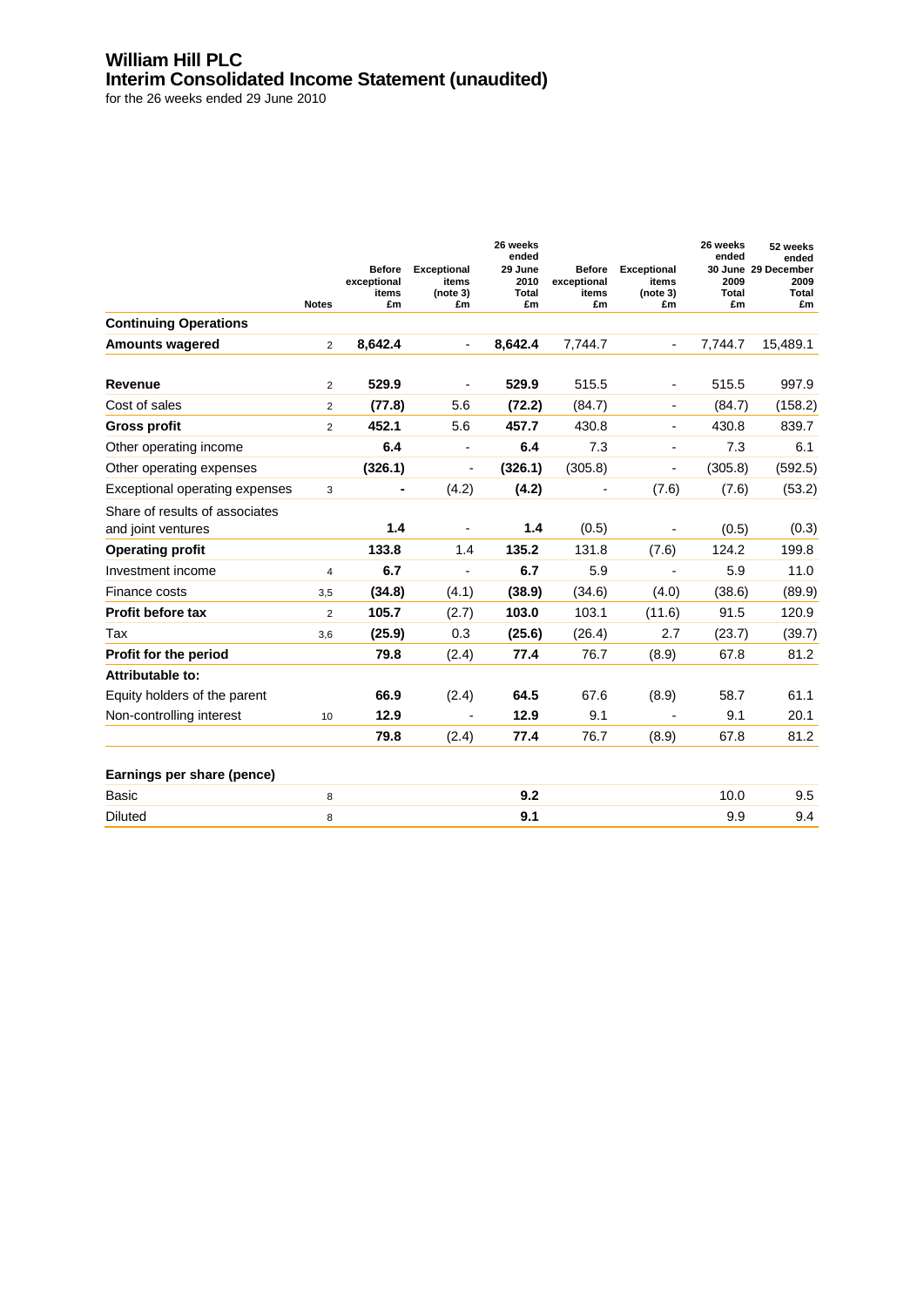# **William Hill PLC Interim Consolidated Statement of Comprehensive Income (unaudited)**

| <b>Notes</b>                                              | 26 weeks<br>ended<br>29 June<br>2010<br>£m | 26 weeks<br>ended<br>30 June<br>2009<br>£m | 52 weeks<br>ended<br>29<br>December<br>2009<br>£m |
|-----------------------------------------------------------|--------------------------------------------|--------------------------------------------|---------------------------------------------------|
| Profit for the period                                     | 77.4                                       | 67.8                                       | 81.2                                              |
| Loss on cash flow hedges                                  | (7.2)                                      | (5.0)                                      | (20.0)                                            |
| Hedging losses transferred to income statement            | 6.4                                        | 8.9                                        | 21.2                                              |
| Charged to income statement on de-designation             | ٠                                          | $\overline{a}$                             | 18.5                                              |
| Actuarial loss on defined benefit pension scheme          | (12.1)                                     | (20.6)                                     | (24.2)                                            |
| Exchange differences on translation of foreign operations | 0.7                                        | (0.4)                                      | (0.8)                                             |
| Tax on items taken to statement of comprehensive income   | 3.7                                        | 4.7                                        | 1.3                                               |
| Other comprehensive loss for the period                   | (8.5)                                      | (12.4)                                     | (4.0)                                             |
| Total comprehensive income for the period                 | 68.9                                       | 55.4                                       | 77.2                                              |
| <b>Attributable to:</b>                                   |                                            |                                            |                                                   |
| Equity holders of the parent                              | 56.0                                       | 46.3                                       | 57.1                                              |
| Non-controlling interest<br>10                            | 12.9                                       | 9.1                                        | 20.1                                              |
|                                                           | 68.9                                       | 55.4                                       | 77.2                                              |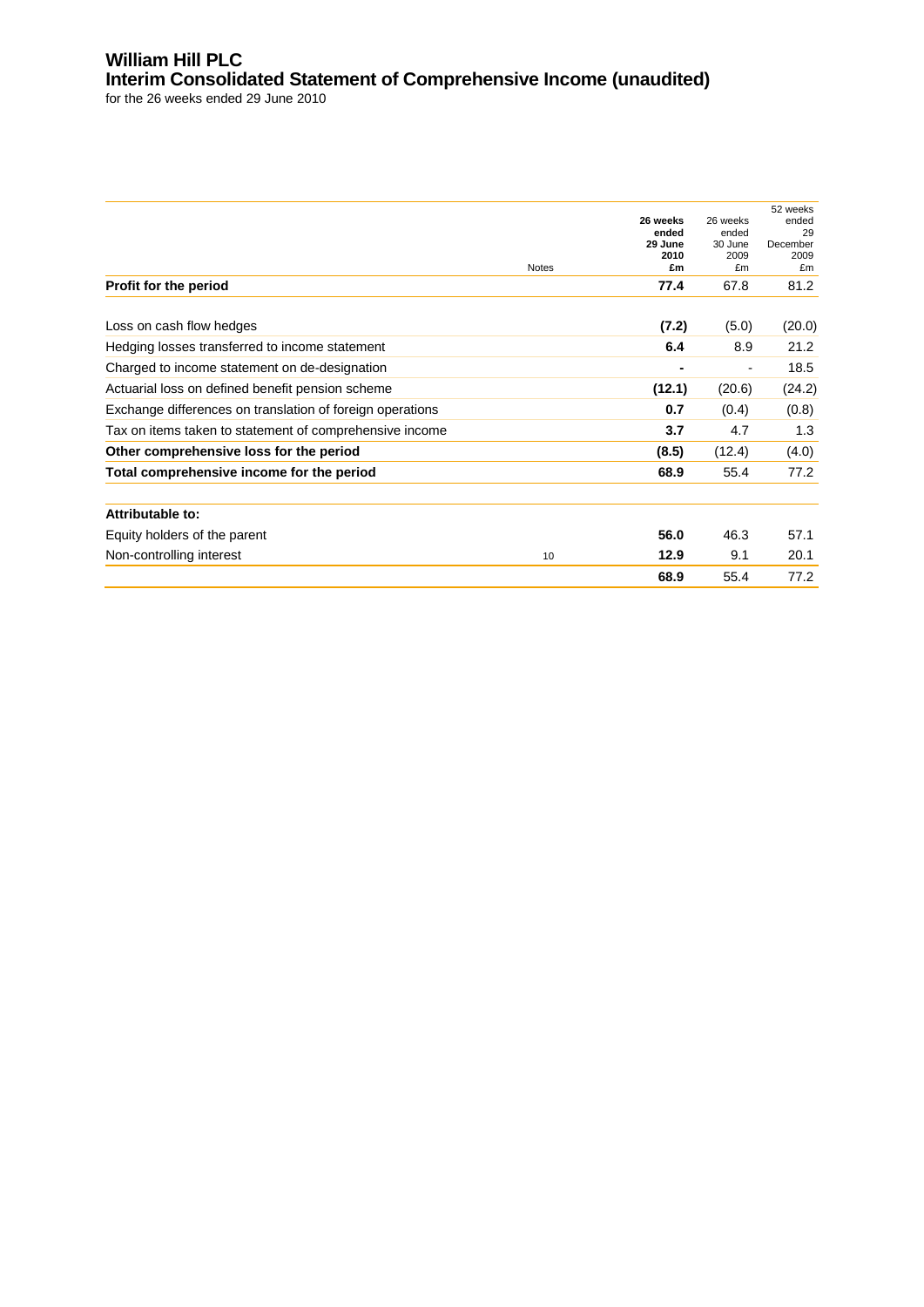## **William Hill PLC Interim Consolidated Statement of Changes in Equity (unaudited)**

|                                                       | share<br>capital<br>£m   | Called-up Premium on<br>ordinary<br>shares<br>£m | Capital<br>redemption<br>reserve<br>£m | Merger<br>reserve | Own<br>shares<br>held<br>£m | Hedging<br>and<br>translation<br>reserve<br>£m | Retained<br>Earnings<br>£m | Total<br>£m | Non-<br>controlling<br>£m | interests Total Equity<br>£m |
|-------------------------------------------------------|--------------------------|--------------------------------------------------|----------------------------------------|-------------------|-----------------------------|------------------------------------------------|----------------------------|-------------|---------------------------|------------------------------|
| At 30 December 2009                                   | 70.2                     | 317.3                                            | 6.8                                    | (26.1)            | (23.9)                      | (12.8)                                         | 412.6                      | 744.1       | 12.2                      | 756.3                        |
| Retained profit for the<br>financial period           | $\overline{\phantom{a}}$ |                                                  |                                        |                   |                             |                                                | 64.5                       | 64.5        | 12.9                      | 77.4                         |
| Other comprehensive<br>income/(loss) for the period   |                          |                                                  |                                        |                   |                             | 0.2                                            | (8.7)                      | (8.5)       |                           | (8.5)                        |
| <b>Total comprehensive</b><br>income for the period   |                          |                                                  |                                        |                   |                             | 0.2                                            | 55.8                       | 56.0        | 12.9                      | 68.9                         |
| Transfer of own shares to<br>recipients               |                          |                                                  |                                        |                   | 4.6                         | $\overline{\phantom{0}}$                       | (4.6)                      |             | $\overline{a}$            |                              |
| Credit recognised in respect<br>of share remuneration |                          |                                                  | $\blacksquare$                         |                   |                             | $\overline{a}$                                 | 2.7                        | 2.7         |                           | 2.7                          |
| Dividends paid (note 7)                               | ÷,                       |                                                  | L,                                     |                   | ÷,                          | $\overline{\phantom{0}}$                       | (35.5)                     | (35.5)      |                           | (35.5)                       |
| Distributions to non-<br>controlling interests        |                          |                                                  |                                        |                   |                             |                                                |                            |             | (12.7)                    | (12.7)                       |
| At 29 June 2010                                       | 70.2                     | 317.3                                            | 6.8                                    | (26.1)            | (19.3)                      | (12.6)                                         | 431.0                      | 767.3       | 12.4                      | 779.7                        |
| At 31 December 2008                                   | 35.4                     | $\blacksquare$                                   | 6.8                                    | (26.1)            | (31.1)                      | (26.2)                                         | 389.3                      | 348.1       | 9.5                       | 357.6                        |
| Retained profit for the<br>financial period           |                          |                                                  |                                        |                   |                             | $\overline{a}$                                 | 58.7                       | 58.7        | 9.1                       | 67.8                         |
| Other comprehensive<br>income/(loss) for the period   |                          |                                                  | $\overline{a}$                         |                   | $\blacksquare$              | 2.4                                            | (14.8)                     | (12.4)      | $\overline{\phantom{a}}$  | (12.4)                       |
| <b>Total comprehensive</b><br>income for the period   |                          |                                                  |                                        |                   | $\blacksquare$              | 2.4                                            | 43.9                       | 46.3        | 9.1                       | 55.4                         |
| Shares issued as part of<br>rights issue              | 34.8                     | 317.7                                            |                                        |                   |                             | $\overline{a}$                                 | $\overline{\phantom{a}}$   | 352.5       | $\overline{\phantom{a}}$  | 352.5                        |
| Transfer of own shares to<br>recipients               |                          |                                                  |                                        |                   | 1.3                         |                                                | (1.2)                      | 0.1         | L,                        | 0.1                          |
| Credit recognised in respect<br>of share remuneration |                          |                                                  | $\overline{\phantom{a}}$               |                   |                             |                                                | 2.6                        | 2.6         | ÷                         | 2.6                          |
| Distributions to non-<br>controlling interests        |                          |                                                  |                                        |                   |                             |                                                |                            |             | (10.7)                    | (10.7)                       |
| At 30 June 2009                                       | 70.2                     | 317.7                                            | 6.8                                    | (26.1)            | (29.8)                      | (23.8)                                         | 434.6                      | 749.6       | 7.9                       | 757.5                        |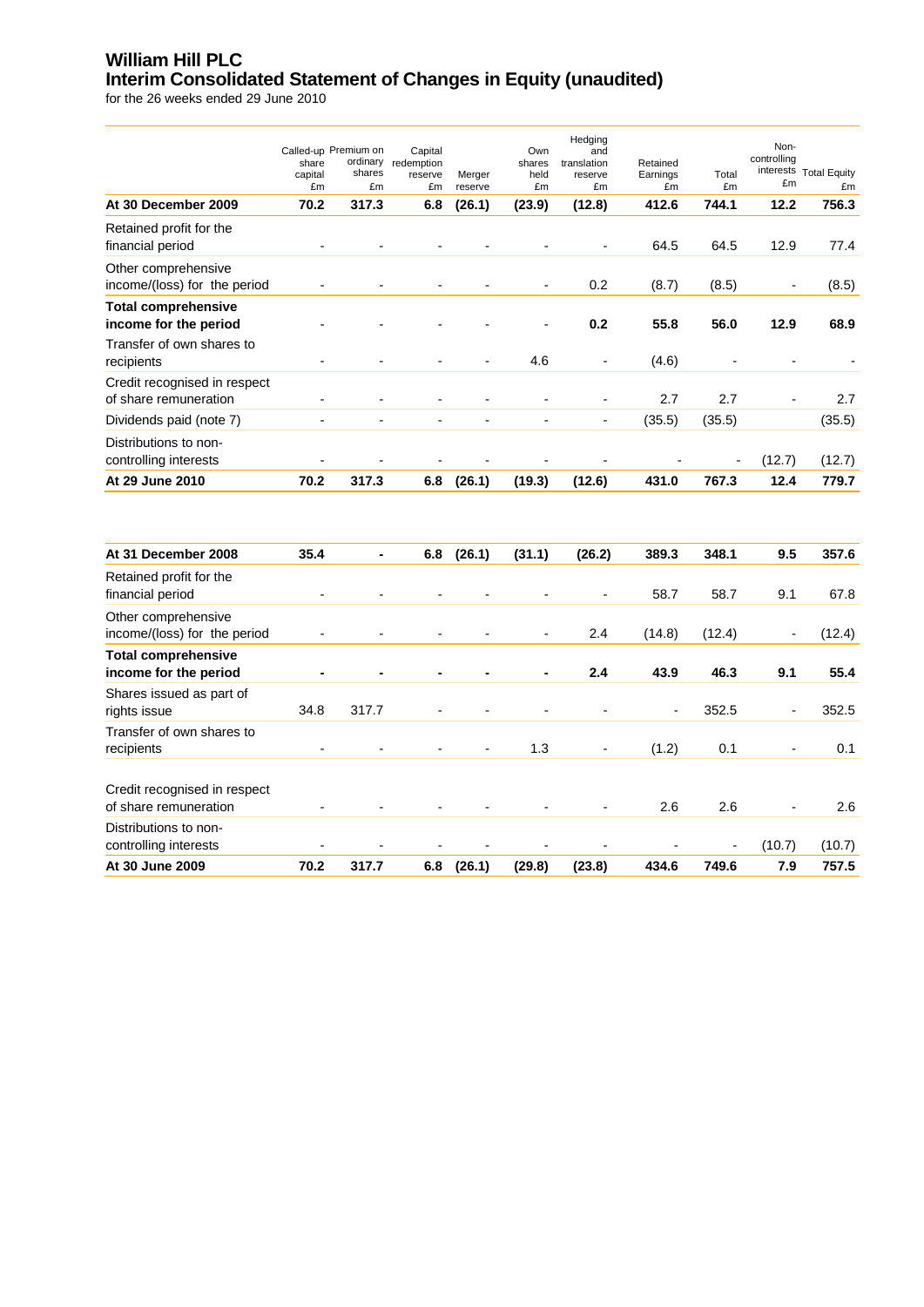### **Interim Consolidated Statement of Changes in Equity (unaudited)**

|                                                          | share<br>capital<br>£m   | Called-up Premium on<br>ordinary<br>shares<br>£m | Capital<br>redemption<br>reserve<br>£m | Merger<br>reserve | Own<br>shares<br>held<br>£m | Hedging<br>and<br>translation<br>reserve<br>£m | Retained<br>Earnings<br>£m | Total<br>£m | Non-<br>controlling<br>£m | interests Total Equity<br>£m |
|----------------------------------------------------------|--------------------------|--------------------------------------------------|----------------------------------------|-------------------|-----------------------------|------------------------------------------------|----------------------------|-------------|---------------------------|------------------------------|
| At 31 December 2008                                      | 35.4                     | ٠                                                | 6.8                                    | (26.1)            | (31.1)                      | (26.2)                                         | 389.3                      | 348.1       | 9.5                       | 357.6                        |
| Retained profit for the<br>financial period              |                          |                                                  |                                        |                   |                             |                                                | 61.1                       | 61.1        | 20.1                      | 81.2                         |
| Other comprehensive<br>income/(loss) for the period      | $\overline{\phantom{a}}$ | $\overline{\phantom{0}}$                         | $\overline{\phantom{a}}$               |                   | $\blacksquare$              | 13.4                                           | (17.4)                     | (4.0)       | $\blacksquare$            | (4.0)                        |
| <b>Total comprehensive</b><br>income for the period      |                          |                                                  |                                        |                   |                             | 13.4                                           | 43.7                       | 57.1        | 20.1                      | 77.2                         |
| Shares issued as part of<br>rights issue                 | 34.8                     | 317.3                                            |                                        |                   |                             |                                                | ÷,                         | 352.1       |                           | 352.1                        |
| Transfer of own shares to<br>recipients                  |                          |                                                  |                                        |                   | 7.2                         | $\overline{\phantom{0}}$                       | (6.4)                      | 0.8         |                           | 0.8                          |
| Credit recognised in<br>respect of share<br>remuneration |                          |                                                  |                                        |                   |                             |                                                | 5.0                        | 5.0         |                           | 5.0                          |
| Tax charge in respect of<br>share remuneration           |                          |                                                  |                                        |                   |                             | $\overline{a}$                                 | (1.5)                      | (1.5)       |                           | (1.5)                        |
| Dividends paid (note 7)                                  |                          |                                                  |                                        |                   |                             | $\overline{\phantom{a}}$                       | (17.5)                     | (17.5)      | ۰                         | (17.5)                       |
| Distributions to non-<br>controlling interests           |                          |                                                  |                                        |                   |                             |                                                |                            |             | (17.4)                    | (17.4)                       |
| At 29 December 2009                                      | 70.2                     | 317.3                                            | 6.8                                    | (26.1)            | (23.9)                      | (12.8)                                         | 412.6                      | 744.1       | 12.2                      | 756.3                        |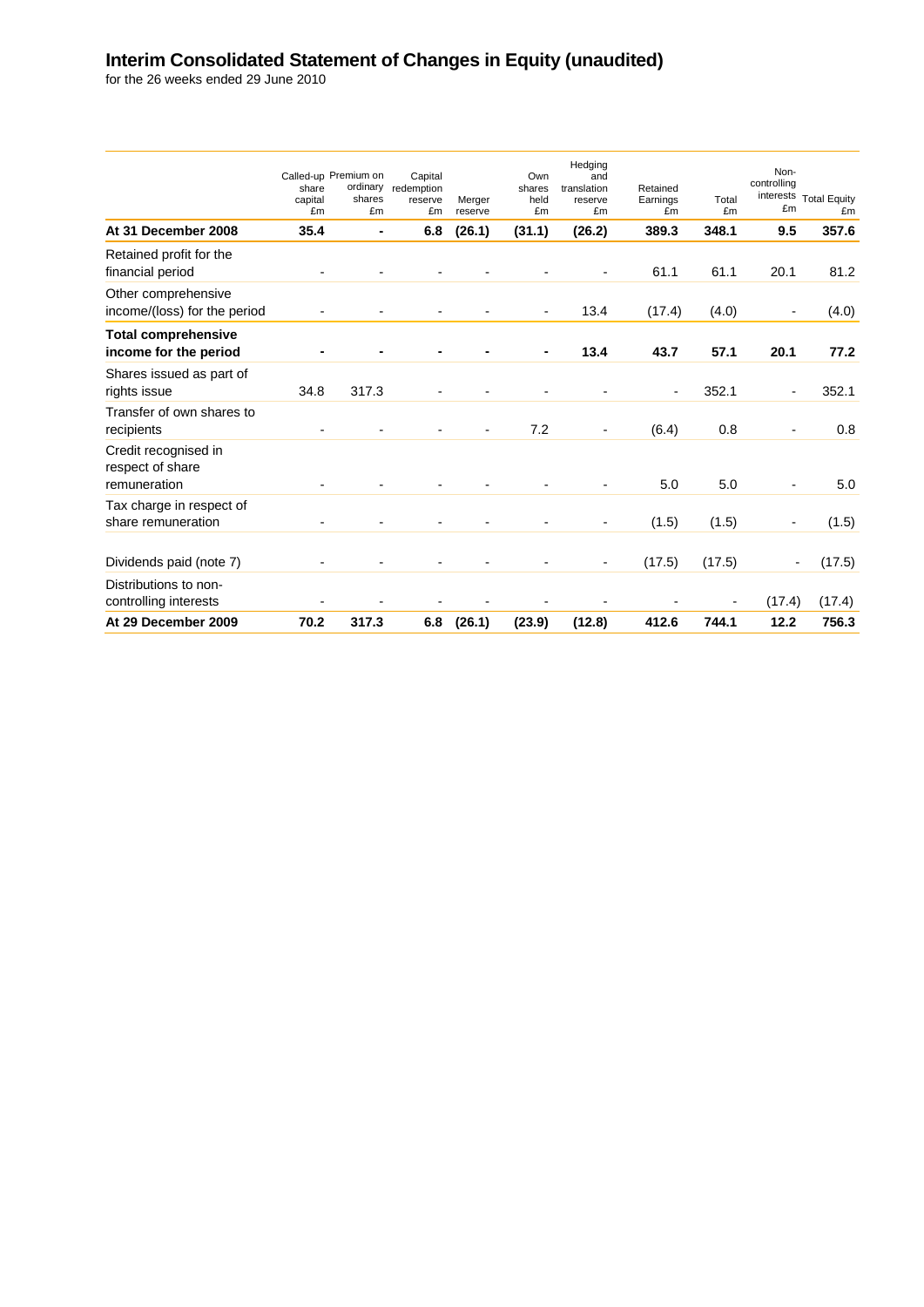|                                                     |              | 29 June<br>2010 | 30 June<br>2009<br>(Restated) | 29 December<br>2009 |
|-----------------------------------------------------|--------------|-----------------|-------------------------------|---------------------|
|                                                     | <b>Notes</b> | £m              | £m                            | £m                  |
| <b>Non-current assets</b>                           |              |                 |                               |                     |
| Intangible assets                                   |              | 1,446.4         | 1,492.1                       | 1,446.1             |
| Property, plant and equipment                       |              | 188.8           | 201.4                         | 197.6               |
| Interest in associates and joint ventures           |              | 7.9             | 8.2                           | 6.6                 |
| Deferred tax asset                                  |              | 27.1            | 25.8                          | 24.1                |
|                                                     |              | 1,670.2         | 1,727.5                       | 1,674.4             |
| <b>Current assets</b>                               |              |                 |                               |                     |
| Inventories                                         |              | 0.3             | 0.4                           | 0.3                 |
| Trade and other receivables                         |              | 32.9            | 50.9                          | 55.9                |
| Cash and cash equivalents                           |              | 176.4           | 81.1                          | 119.8               |
| Derivative financial instruments                    |              | 0.5             | 0.3                           |                     |
|                                                     |              | 210.1           | 132.7                         | 176.0               |
| <b>Total assets</b>                                 |              | 1,880.3         | 1,860.2                       | 1,850.4             |
|                                                     |              |                 |                               |                     |
| <b>Current liabilities</b>                          |              |                 |                               |                     |
| Trade and other payables                            |              | (123.4)         | (108.8)                       | (109.2)             |
| <b>Current tax liabilities</b>                      |              | (63.0)          | (64.4)                        | (57.0)              |
| Borrowings                                          | 9            | (0.1)           | (674.0)                       | (375.0)             |
| Derivative financial instruments                    |              | (16.1)          | (12.6)                        | (11.5)              |
|                                                     |              | (202.6)         | (859.8)                       | (552.7)             |
| <b>Non-current liabilities</b>                      |              |                 |                               |                     |
| <b>Borrowings</b>                                   | 9            | (644.3)         | (0.4)                         | (294.2)             |
| Retirement benefit obligations                      | 12           | (56.5)          | (47.8)                        | (43.2)              |
| Derivative financial instruments                    |              | (31.2)          | (25.7)                        | (36.0)              |
| Deferred tax liabilities                            |              | (166.0)         | (169.0)                       | (168.0)             |
|                                                     |              | (898.0)         | (242.9)                       | (541.4)             |
| <b>Total liabilities</b>                            |              | (1, 100.6)      | (1, 102.7)                    | (1,094.1)           |
| <b>Net assets</b>                                   |              | 779.7           | 757.5                         | 756.3               |
| <b>Equity</b>                                       |              |                 |                               |                     |
| Called-up share capital                             |              | 70.2            | 70.2                          | 70.2                |
| Share premium account                               |              | 317.3           | 317.7                         | 317.3               |
| Capital redemption reserve                          |              | 6.8             | 6.8                           | 6.8                 |
| Merger reserve                                      |              | (26.1)          | (26.1)                        | (26.1)              |
| Own shares held                                     |              | (19.3)          | (29.8)                        | (23.9)              |
| Hedging and translation reserves                    |              | (12.6)          | (23.8)                        | (12.8)              |
| Retained earnings                                   |              | 431.0           | 434.6                         | 412.6               |
| Equity attributable to equity holders of the parent |              | 767.3           | 749.6                         | 744.1               |
| Non-controlling interest                            |              | 12.4            | 7.9                           | 12.2                |
|                                                     | 10           |                 |                               |                     |
| <b>Total equity</b>                                 |              | 779.7           | 757.5                         | 756.3               |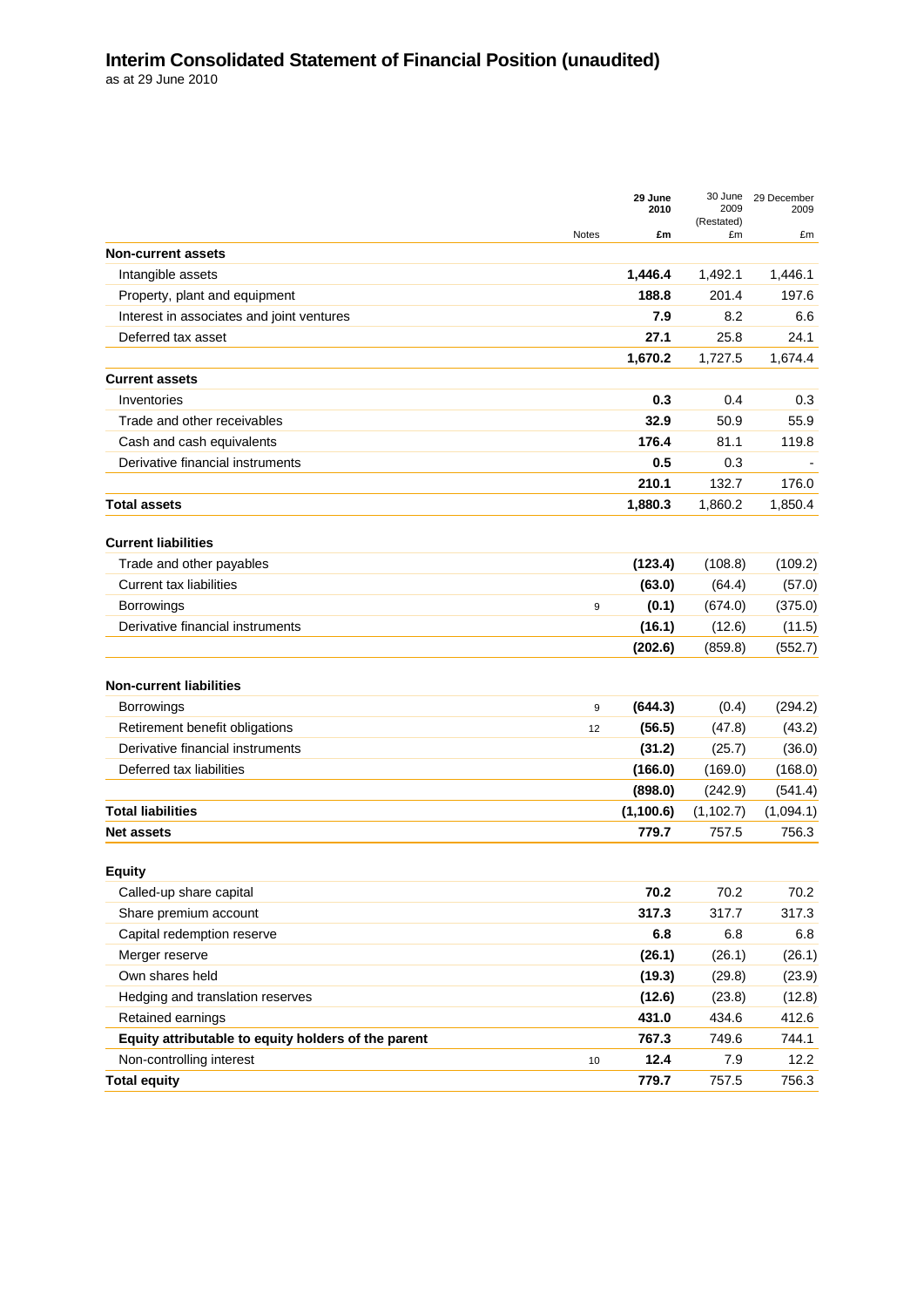#### **William Hill PLC Interim Consolidated Cash Flow Statement (unaudited)**

|                                                                    | Notes          | 26 weeks<br>ended<br>29 June<br>2010<br>£m | 26 weeks<br>ended<br>30 June<br>2009<br>£m | 52 weeks<br>ended<br>29 December<br>2009<br>£m |
|--------------------------------------------------------------------|----------------|--------------------------------------------|--------------------------------------------|------------------------------------------------|
| Net cash from operating activities                                 | 11             | 133.3                                      | 87.2                                       | 170.4                                          |
| <b>Investing activities</b>                                        |                |                                            |                                            |                                                |
| Dividend from associate                                            |                |                                            |                                            | 2.8                                            |
| Interest received                                                  |                | 0.1                                        | 1.0                                        | 1.1                                            |
| Proceeds on disposal of property, plant and equipment              |                | 0.3                                        | 1.0                                        | 1.5                                            |
| Proceeds on exceptional sale of freehold properties                |                | 1.0                                        |                                            |                                                |
| Purchases of property, plant and equipment                         |                | (7.0)                                      | (9.0)                                      | (22.4)                                         |
| Expenditure on computer software                                   |                | (7.0)                                      | (11.3)                                     | (14.1)                                         |
| Investment in joint ventures                                       |                | ۰                                          | (2.1)                                      | (3.1)                                          |
| Net cash used in investing activities                              |                | (12.6)                                     | (20.4)                                     | (34.2)                                         |
| <b>Financing activities</b>                                        |                | 0.2                                        | 0.1                                        | 1.4                                            |
| SAYE share option redemptions                                      |                |                                            |                                            |                                                |
| Dividends paid                                                     | $\overline{7}$ | (35.5)                                     | ÷,                                         | (17.5)                                         |
| Distributions paid to non-controlling interests                    |                | (12.7)                                     | (10.7)                                     | (17.4)                                         |
| Repayments of borrowings<br>Amounts drawn down from new facilities |                | (375.1)<br>359.0                           | (395.0)                                    | (693.0)                                        |
| New Finance raised from bond issue                                 |                |                                            |                                            | 297.9                                          |
| Bond issue finance costs                                           |                |                                            | $\overline{\phantom{a}}$                   | (4.0)                                          |
| New debt facility issue costs                                      |                |                                            | (12.4)                                     | (12.4)                                         |
| Proceeds on issue of shares                                        |                |                                            | 355.8                                      | 365.3                                          |
| Costs related to issue of shares                                   |                |                                            |                                            | (13.2)                                         |
| Net cash used in financing activities                              |                | (64.1)                                     | (62.2)                                     | (92.9)                                         |
|                                                                    |                |                                            |                                            |                                                |
| Net increase in cash and cash equivalents in the period            |                | 56.6                                       | 4.6                                        | 43.3                                           |
| Cash and cash equivalents at start of period                       |                | 119.8                                      | 76.5                                       | 76.5                                           |
| Cash and cash equivalents at end of period                         |                | 176.4                                      | 81.1                                       | 119.8                                          |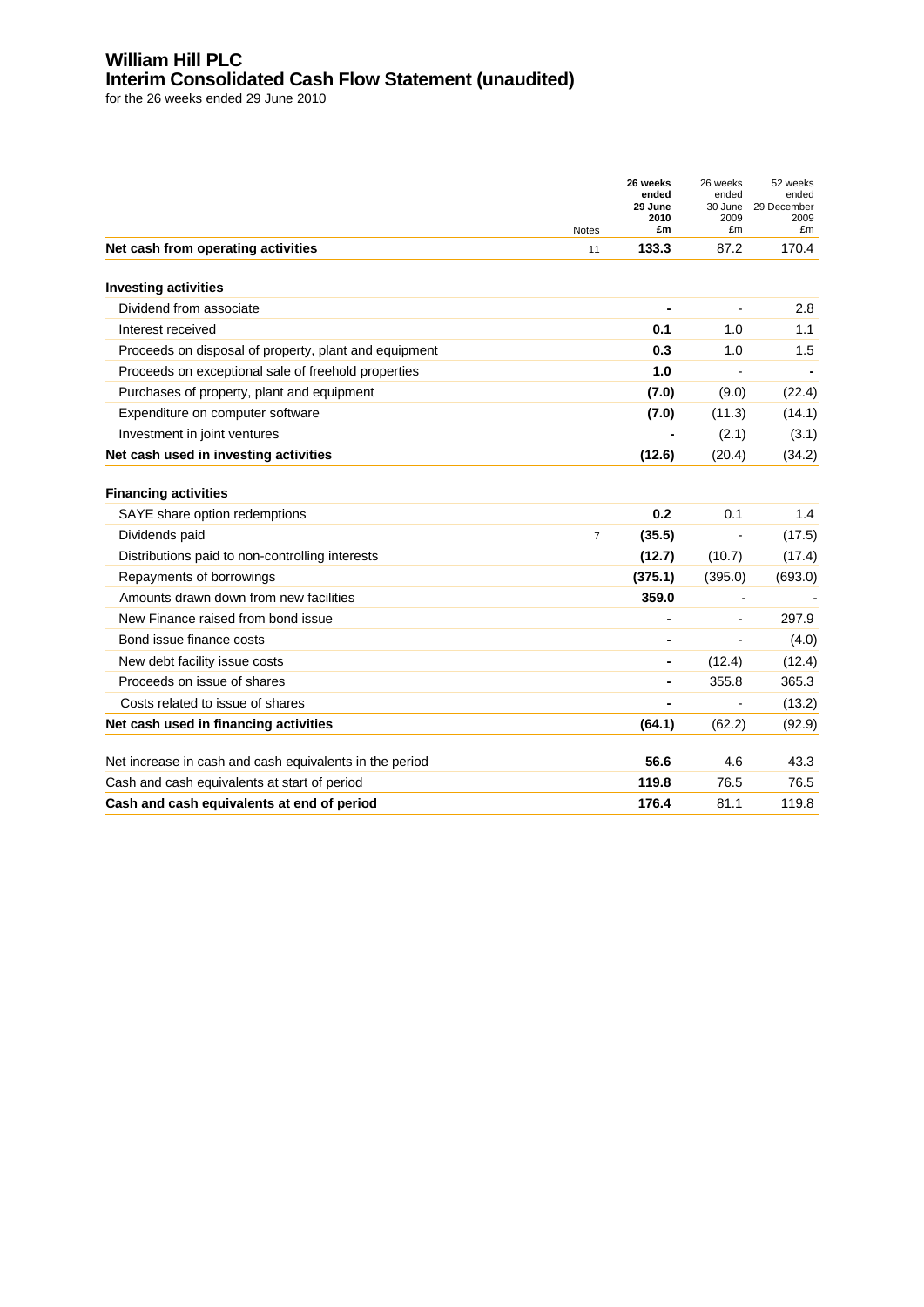#### **William Hill PLC Notes to the Group Financial Statements**

for the 26 weeks ended 29 June 2010

## **1. Basis of accounting**

#### **General Information**

William Hill PLC is a Company incorporated in the United Kingdom under the Companies Act 2006. The address of the registered office is Greenside House, 50 Station Road, London, N22 7TP. The condensed consolidated financial information for the 26 weeks ended 29 June 2010, which has been approved by a committee of the Board of Directors on 26 August 2010, has been prepared on the basis of the accounting policies set out in the Group"s 2009 Annual Report and Accounts on pages 74 to 81, which can be found on the Group"s website www.williamhillplc.co.uk. This condensed consolidated financial information for the 26 weeks ended 29 June 2010 has been prepared in accordance with the Disclosure and Transparency Rules of the Financial Services Authority and with IAS 34, "Interim Financial Reporting" as adopted by the European Union. The condensed consolidated financial information for the 26 weeks ended 29 June 2010 should be read in conjunction with the annual financial statements for the 52 weeks ended 29 December 2009, which have been prepared in accordance with International Financial Reporting Standards (IFRS) as adopted by the European Union. The accounting policies used in the preparation of the interim financial information have been consistently applied to all periods presented.

The condensed consolidated financial information for the 26 weeks ended 29 June 2010 is unaudited and does not constitute statutory accounts within the meaning of section 435 of the Companies Act 2006, but has been reviewed by the auditors and their report is set out at the end of this financial information. The results for the 52 week period ended 29 December 2009 shown in this report do not constitute the Company"s statutory accounts for that period but have been extracted from those accounts, which have been filed with the Registrar of Companies. The auditors have reported on those accounts. Their report was unqualified and did not contain a statement under section 498 (2) or (3) of the Companies Act 2006.

The directors consider that the "adjusted" earnings per share measure, as disclosed in note 8, provides additional useful information for shareholders on the underlying performance of the business. It is not a recognised measure under IFRS and may not be directly comparable with "adjusted" measures used by other companies.

### <sup>B</sup>**Adoption of new and revised standards**

In the current financial year the Group has adopted IFRS 8 'Operating Segments' and IAS 1 'Presentation of Financial Statements' (revised 2007).

IFRS 8 requires operating segments to be identified on the basis of internal reports about components of the Group that are regularly reviewed by the Chief Executive and which are used to allocate resources to the segments and to assess their performance. In contrast the predecessor Standard (IAS 14 "Segment Reporting") required the Group to identify segments using a risks and rewards approach. The Group's operating segments are reported in accordance with IFRS 8 in note 2 below.

IAS 1 (revised) requires the presentation of a statement of changes in equity as a primary statement, separate from the income statement and statement of comprehensive income. As a result a statement of changes in equity has been included with the primary statements, showing the changes in each component of equity for each period presented.

IFRS 3 Revised "Business Combinations" has been adopted in the preparation of this interim report but has not had an impact in the period.

The IASB improvement project has amended a number of standards effective at the date of this report. In general these changes removed inconsistencies in standards and clarified wording. These changes have had no impact on the accounting policies, financial position or performance of the Group.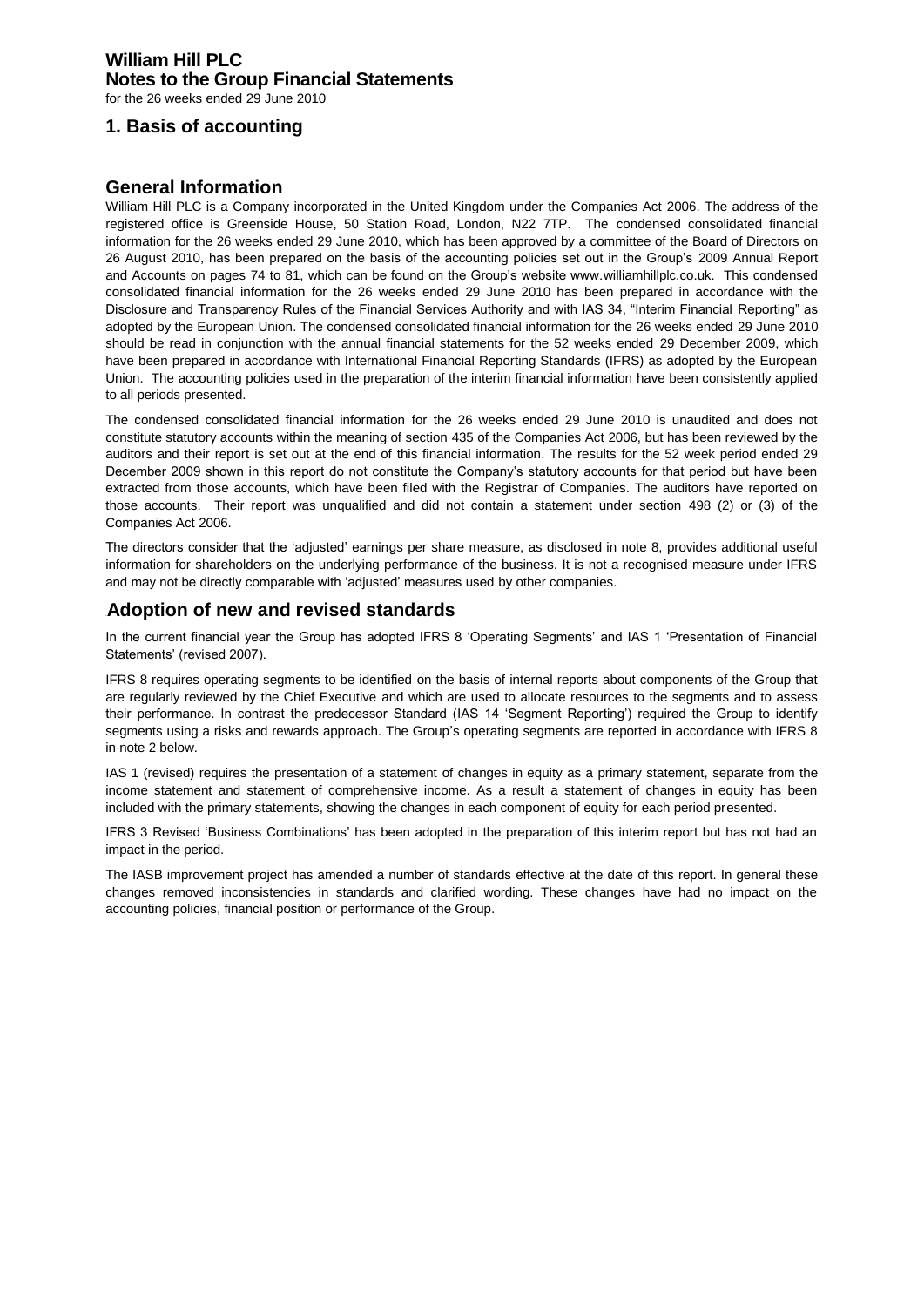#### **Basis of accounting**

The interim condensed consolidated financial information has been prepared in accordance with IFRS adopted by the European Union and therefore complies with Article 4 of the EU IAS Regulation.

The interim financial information has been prepared on the historical cost basis, except for the revaluation of certain financial instruments.

#### **Basis of consolidation**

The financial information incorporates the financial statements of the Company and entities controlled by the Company (its subsidiaries) made up to 29 June 2010. Control is achieved where the Company has the power to govern the financial and operating policies of an investee entity so as to obtain benefits from its activities.

The results of subsidiaries acquired or disposed of during the period are included in the interim consolidated income statement from the effective date of acquisition or up to the effective date of disposal, as appropriate.

Where necessary, adjustments are made to the financial statements of subsidiaries to bring the accounting policies used into line with those used by the Group. All intra-Group transactions, balances, income and expenses are eliminated on consolidation.

#### **Business combination**

On acquisition, the assets, liabilities and contingent liabilities of a subsidiary are measured at their fair values at the date of acquisition. Any excess of the cost of acquisition over the fair values of the identifiable net assets acquired is recognised as goodwill. Any deficiency of the cost of acquisition below the fair values of the identifiable net assets acquired (i.e. discount on acquisition) is credited to profit and loss in the period of acquisition.

#### **Going concern**

The Group meets its day to day working capital requirements through its cash resources on hand supplemented by £300m of 7.125% Guaranteed Notes due 2016 and available bank facilities of £538.5m, which includes a £179.5m revolving credit facility. These bank loan facilities expire on 31 March 2012. Whilst current economic conditions create uncertainty over the level of demand for the Group"s products, the Group"s forecasts and projections show that the Group should be able to operate within the level of its new borrowing facilities.

Therefore, after making these enquiries, the directors have a reasonable expectation that the Company and the Group have adequate resources to continue in operational existence for the foreseeable future. Accordingly, they continue to adopt the going concern basis in preparing the interim financial information.

#### **Restatement**

The consolidated balance sheet has been restated to reflect a movement in the 30 June 2009 comparative figure for borrowings. £673.7m has been re-classified to current liabilities in the comparative period. This is consistent with the presentation in the Group Financial Statements at 29 December 2009.

#### **Seasonality**

The Group"s overall profitability is primarily sensitive to sporting results, particularly on significant events that attract a large amount of stakes. However as the gaming element of revenue, relating to FOBT machines and William Hill Online increases, then this sensitivity is reduced.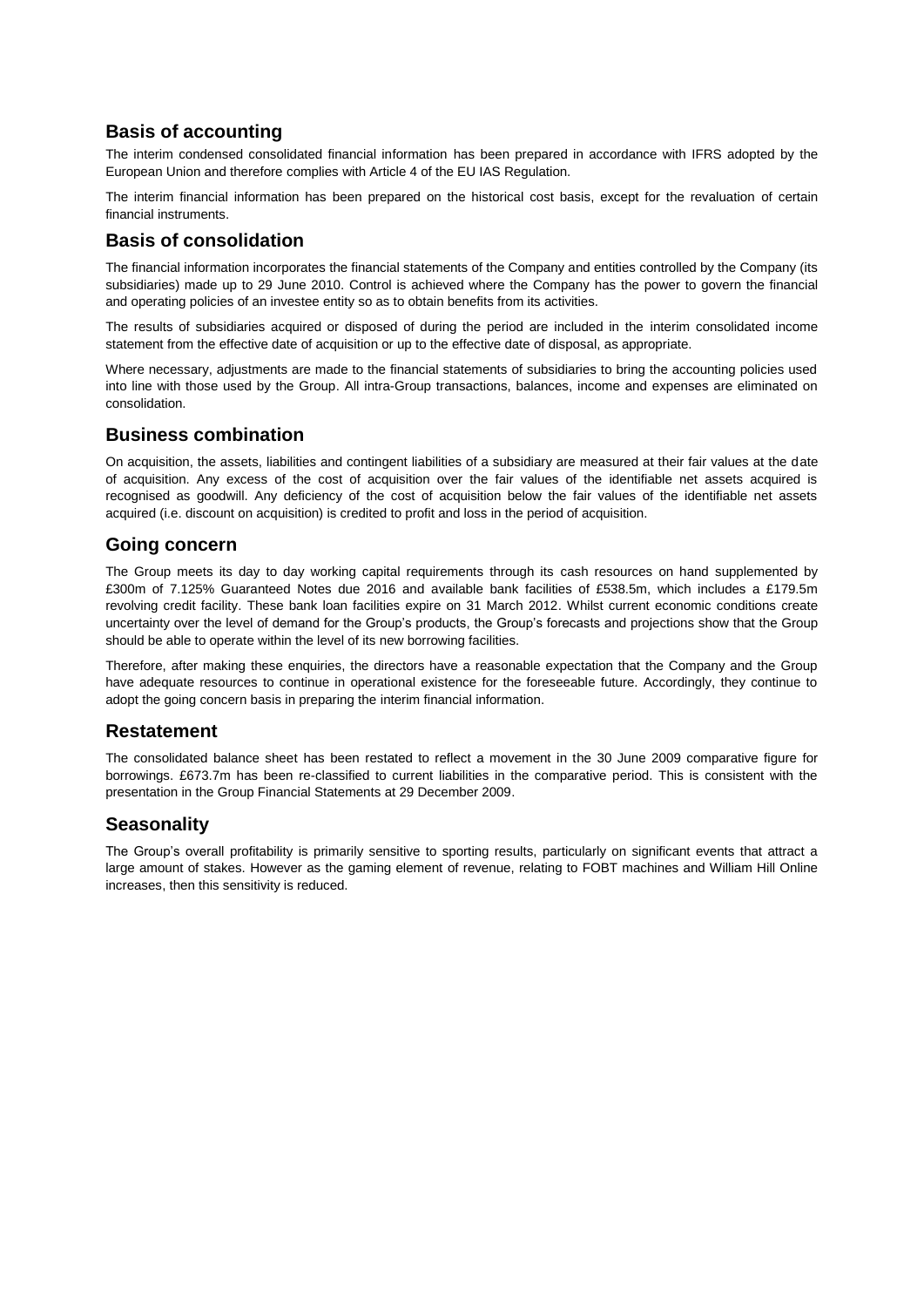### **2. Segment information**

The Board has reviewed and determined its reportable operating segments in line with the new guidance provided by IFRS 8 "Operating Segments". The segments are aligned with the reports the Board and the Group"s Chief Executive review to make strategic decisions. The segments identified in accordance with IFRS 8 are consistent with those previously disclosed under IAS 14 "Segment Reporting".

The Retail distribution channel comprises all activity undertaken in LBOs including gaming machines. The Online segment comprises all activity undertaken on-line including an online sportsbook, online casino, online poker sites and other gaming products. The Telephone segment comprises the Group"s telephone betting services including telephone bet capture positions at its call centres presently in Leeds and Sheffield. Other activities include on-course betting and greyhound stadia operations.

|                                                                         | Retail<br>£m             | Online<br>£m   | Telephone<br>£m | Other<br>£m    | Corporate<br>£m          | Group<br>£m |
|-------------------------------------------------------------------------|--------------------------|----------------|-----------------|----------------|--------------------------|-------------|
| Amounts wagered                                                         | 7,379.5                  | 980.5          | 269.1           | 13.3           | $\overline{\phantom{a}}$ | 8,642.4     |
| Payout                                                                  | (6,989.7)                | (856.3)        | (256.6)         | (9.9)          | $\overline{\phantom{a}}$ | (8, 112.5)  |
| Revenue                                                                 | 389.8                    | 124.2          | 12.5            | 3.4            | $\blacksquare$           | 529.9       |
| GPT, duty, levies and other cost of sales                               | (64.4)                   | (9.8)          | (3.2)           | (0.4)          | $\overline{\phantom{a}}$ | (77.8)      |
| Gross profit                                                            | 325.4                    | 114.4          | 9.3             | 3.0            |                          | 452.1       |
| Depreciation                                                            | (11.9)                   | (0.2)          | (0.4)           | (0.1)          | (1.0)                    | (13.6)      |
| Amortisation <sup>(1)</sup>                                             | (0.9)                    | (5.0)          | (0.3)           | $\overline{a}$ |                          | (6.2)       |
| Other administrative expenses                                           | (210.0)                  | (66.1)         | (10.9)          | (2.9)          | (10.0)                   | (299.9)     |
| Exceptional operating income/(expense)                                  | 5.6                      | ۰              | (4.2)           |                |                          | 1.4         |
| Segment operating profit/(loss)<br>before non-segmental exceptional     |                          |                |                 |                |                          |             |
| items                                                                   | 108.2                    | 43.1           | (6.5)           |                | (11.0)                   | 133.8       |
| Non-segmental exceptional items                                         | $\overline{\phantom{0}}$ | $\blacksquare$ |                 | $\blacksquare$ | (4.1)                    | (4.1)       |
| Segment operating profit/(loss) after<br>all exceptional items          | 108.2                    | 43.1           | (6.5)           |                | (15.1)                   | 129.7       |
| Share of result of associate, joint<br>ventures, and impairment charges |                          |                |                 |                | 1.4                      | 1.4         |
| Investment income                                                       |                          |                |                 |                | 6.7                      | 6.7         |
| Finance costs                                                           |                          |                |                 |                | (34.8)                   | (34.8)      |
| (Loss)/profit before tax                                                |                          |                |                 |                | (41.8)                   | 103.0       |

Business segment information for the 26 weeks ended 29 June 2010:

(1) Included within amortisation for the Online segment is £1.8m of amortised intangible assets relating to trade names and affiliate relationships arising from the acquisition of Playtech assets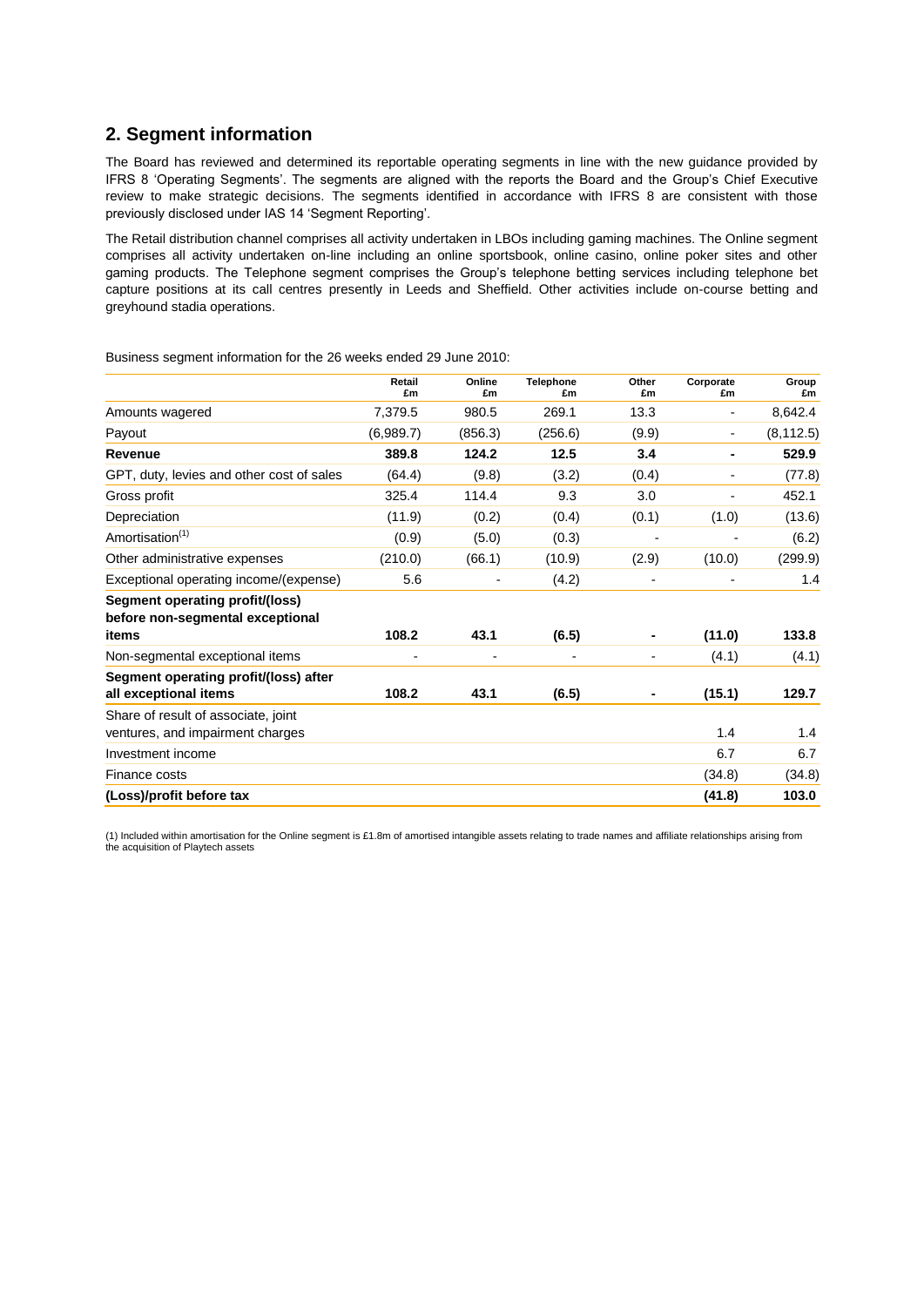# **2. Segment information (continued)**

Business segment information for the 26 weeks ended 30 June 2009:

|                                                                     | Retail<br>£m             | Online<br>£m | <b>Telephone</b><br>£m | Other<br>£m | Corporate<br>£m          | Group<br>£m |
|---------------------------------------------------------------------|--------------------------|--------------|------------------------|-------------|--------------------------|-------------|
| Amounts wagered                                                     | 6,922.1                  | 590.3        | 217.1                  | 15.2        | $\blacksquare$           | 7,744.7     |
| Payout                                                              | (6,528.9)                | (490.2)      | (198.5)                | (11.6)      | $\overline{\phantom{a}}$ | (7, 229.2)  |
| Revenue                                                             | 393.2                    | 100.1        | 18.6                   | 3.6         |                          | 515.5       |
| GPT, duty, levies and other cost of sales                           | (65.8)                   | (14.1)       | (4.3)                  | (0.5)       |                          | (84.7)      |
| Gross profit                                                        | 327.4                    | 86.0         | 14.3                   | 3.1         |                          | 430.8       |
| Depreciation                                                        | (13.6)                   | (0.5)        |                        | (0.1)       | (0.5)                    | (14.7)      |
| Amortisation                                                        | (0.9)                    | (5.4)        | (0.3)                  | -           |                          | (6.6)       |
| Other administrative expenses                                       | (201.4)                  | (51.5)       | (12.8)                 | (2.8)       | (8.7)                    | (277.2)     |
| Exceptional operating expense                                       | $\overline{\phantom{0}}$ | (7.6)        | $\blacksquare$         |             |                          | (7.6)       |
| Segment operating profit/(loss)<br>before non-segmental exceptional |                          |              |                        |             |                          |             |
| items                                                               | 111.5                    | 21.0         | 1.2                    | 0.2         | (9.2)                    | 124.7       |
| Non-segmental exceptional items                                     | $\overline{\phantom{0}}$ |              | $\blacksquare$         |             | (4.0)                    | (4.0)       |
| Segment operating profit/(loss) after                               |                          |              |                        |             |                          |             |
| all exceptional items                                               | 111.5                    | 21.0         | 1.2                    | 0.2         | (13.2)                   | 120.7       |
| Share of result of associate and<br>joint ventures                  |                          |              |                        |             | (0.5)                    | (0.5)       |
| Investment income                                                   |                          |              |                        |             |                          | 5.9         |
|                                                                     |                          |              |                        |             | 5.9                      |             |
| Finance costs                                                       |                          |              |                        |             | (34.6)                   | (34.6)      |
| Profit/(loss) before tax                                            |                          |              |                        |             | (42.4)                   | 91.5        |

(1) Included within amortisation for the Online segment is £2.8m of amortised intangible assets relating to trade names and affiliate relationships arising from the acquisition of Playtech assets

|                                                                     | Retail<br>£m | Online<br>£m | <b>Telephone</b><br>£m | Other<br>£m | Corporate<br>£m | Group<br>£m |
|---------------------------------------------------------------------|--------------|--------------|------------------------|-------------|-----------------|-------------|
| Amounts wagered                                                     | 13,670.2     | 1,281.8      | 507.7                  | 29.4        | -               | 15,489.1    |
| Payout                                                              | (12, 912.7)  | (1,078.3)    | (478.0)                | (22.2)      | -               | (14, 491.2) |
| Revenue                                                             | 757.5        | 203.5        | 29.7                   | 7.2         |                 | 997.9       |
| GPT, duty, levies and other cost of sales                           | (125.7)      | (24.7)       | (7.0)                  | (0.8)       | -               | (158.2)     |
| Gross profit                                                        | 631.8        | 178.8        | 22.7                   | 6.4         |                 | 839.7       |
| Depreciation                                                        | (23.7)       | (0.7)        | (1.2)                  | (0.3)       | (1.3)           | (27.2)      |
| Amortisation <sup>(1)</sup>                                         | (2.1)        | (11.3)       | (0.8)                  |             |                 | (14.2)      |
| Other administrative expenses                                       | (403.3)      | (97.9)       | (22.5)                 | (5.5)       | (15.8)          | (545.0)     |
| Exceptional operating expense                                       | (8.2)        | (10.2)       | (34.8)                 |             |                 | (53.2)      |
| Segment operating profit/(loss)<br>before non-segmental exceptional |              |              |                        |             |                 |             |
| items                                                               | 194.5        | 58.7         | (36.6)                 | 0.6         | (17.1)          | 200.1       |
| Non-segmental exceptional items                                     |              |              |                        |             | (23.4)          | (23.4)      |
| Segment operating profit/(loss) after<br>all exceptional items      | 194.5        | 58.7         | (36.6)                 | 0.6         | (40.5)          | 176.7       |
| Share of result of associate and<br>joint ventures                  |              |              |                        |             | (0.3)           | (0.3)       |
| Investment income                                                   |              |              |                        |             | 11.0            | 11.0        |
| Finance costs                                                       |              |              |                        |             | (66.5)          | (66.5)      |
| Profit/(loss) before tax                                            |              |              |                        |             | (96.3)          | 120.9       |

Business segment information for the 52 weeks ended 29 December 2009:

(1) Included within amortisation for the Online segment is £5.5m of amortised intangible assets relating to trade names and affiliate relationships arising from the acquisition of Playtech assets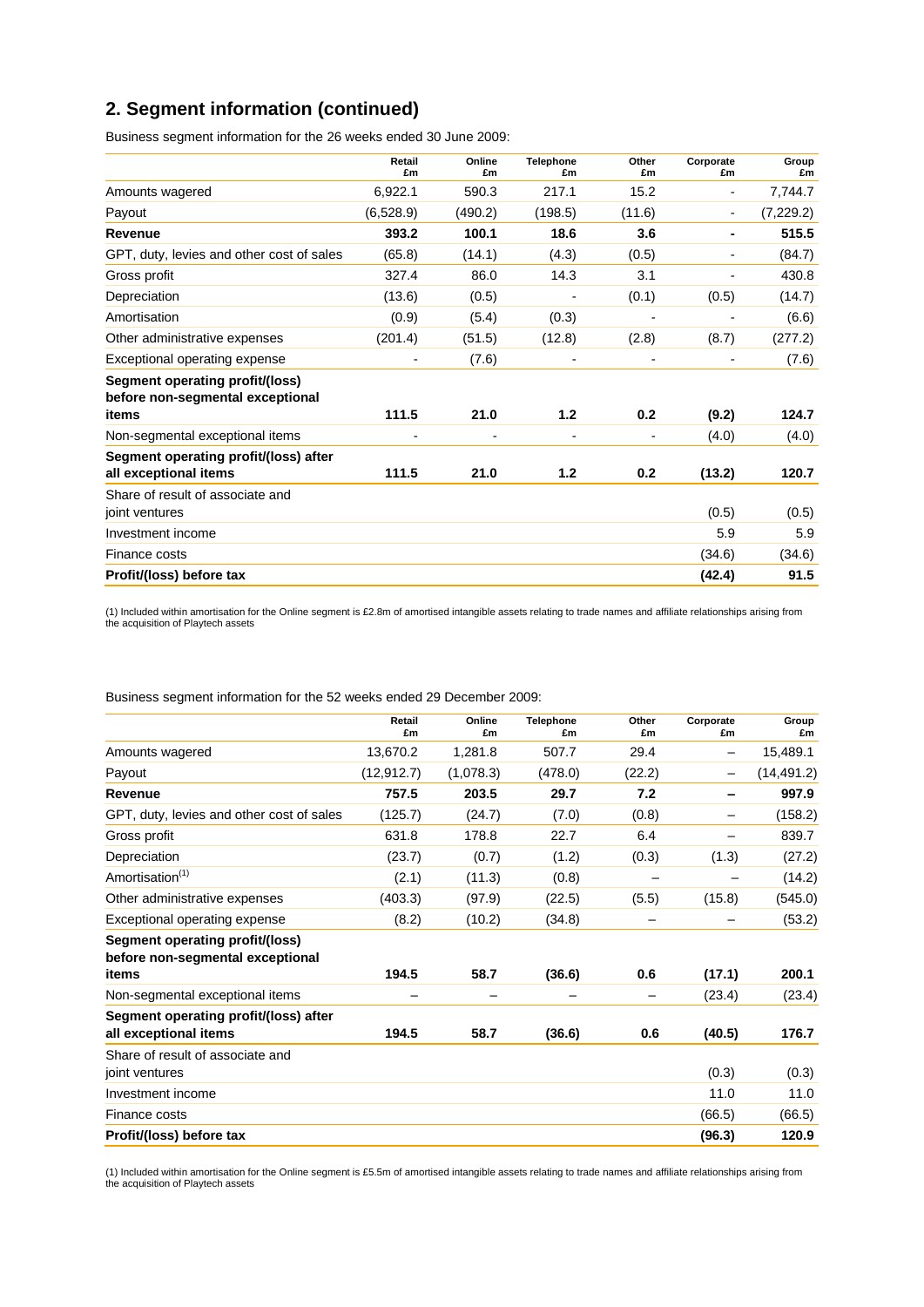### **3. Exceptional items**

Exceptional items are those items the Group considers to be one-off or material in nature that should be brought to the reader"s attention in understanding the Group"s financial performance. Exceptional items are as follows:

|                                                                            | 26 weeks<br>ended | 26 weeks<br>ended        | 52 weeks<br>ended   |
|----------------------------------------------------------------------------|-------------------|--------------------------|---------------------|
|                                                                            | 29 June<br>2010   | 30 June<br>2009          | 29 December<br>2009 |
|                                                                            | £m                | £m                       | £m                  |
| Operating                                                                  |                   |                          |                     |
| Integration costs in respect of William Hill Online <sup>1</sup>           | $\blacksquare$    | (7.6)                    | (10.2)              |
| Telephone business goodwill write off <sup>2</sup>                         |                   |                          | (34.8)              |
| Amounts received in respect of VAT reclaim <sup>3</sup>                    | 5.6               | $\blacksquare$           |                     |
| Telephone business restructuring costs <sup>4</sup>                        | (4.2)             |                          |                     |
| Impairment of assets within Willstan Racing (Ireland) Limited <sup>5</sup> |                   | $\overline{\phantom{a}}$ | (8.2)               |
|                                                                            | 1.4               | (7.6)                    | (53.2)              |
| Non-operating                                                              |                   |                          |                     |
| Fair value loss on hedging arrangements <sup>6</sup>                       | (4.1)             | (2.4)                    | (20.5)              |
| Costs in respect of rights issue and re-financing <sup>7</sup>             |                   | (1.6)                    | (2.9)               |
|                                                                            | (4.1)             | (4.0)                    | (23.4)              |
| Total exceptional items                                                    | (2.7)             | (11.6)                   | (76.6)              |

The tax impact of exceptional items is as follows:

|                                                                               | 26 weeks<br>ended<br>29 June<br>2010<br>£m | 26 weeks<br>ended<br>30 June<br>2009<br>£m | 52 weeks<br>ended<br>29 December<br>2009<br>£m |
|-------------------------------------------------------------------------------|--------------------------------------------|--------------------------------------------|------------------------------------------------|
| Integration costs in respect of William Hill Online <sup>1</sup>              |                                            | 2.0                                        | 2.4                                            |
| Tax charge on VAT reclaim <sup>3</sup>                                        | (1.5)                                      |                                            |                                                |
| Tax credit in respect of telephone restructuring 4                            | 0.7                                        | ۰                                          |                                                |
| Deferred tax relief on Irish assets write off <sup>5</sup>                    |                                            | $\blacksquare$                             | 0.4                                            |
| Tax credit in respect of fair value loss on hedging arrangements <sup>6</sup> | 1.1                                        | 0.7                                        | 5.7                                            |
| Tax credit in respect of rights issue and finance costs <sup>7</sup>          |                                            | $\blacksquare$                             | 0.3                                            |
|                                                                               | 0.3                                        | 2.7                                        | 8.8                                            |

1 No Integration costs have been incurred in relation to the WH Online transaction in the 26 weeks ended 29 June 2010.

2 During 2009, following a review of the carrying value of goodwill in line with the requirements of IAS36, the directors wrote down the carrying value of goodwill in the telephone division by £34.8m. No further costs were incurred in the 26 weeks to 29 June 2010.

3 During the 26 weeks to 29 June 2010, the Group received £5.6m in respect of a VAT reclaim, which arose following a favourable ECJ judgement. The reclaim concerned overpaid VAT on the Group"s FOBT machines during this and previous years. Due to the size and nature of the amount, it was decided to disclose the item as exceptional. Whilst this refund has been received from HMRC, it remains subject to an appeal by HMRC, which if successful, could result in full repayment of these amounts.

4 Costs related to the restructuring of the telephone business.

.

5 During 2009, following a review of the carrying value of goodwill in line with the requirements of IAS 36 "Impairment of assets", the directors wrote down the carrying value of goodwill in the Republic of Ireland LBOs by £6.8m and also wrote down fixed assets in the Republic of Ireland LBOs by £1.4m. There were no further write-downs in the 26 weeks to 29 June 2010.

6 The Group has incurred valuation losses on swaps and collars in the period, following adverse movements in the forward interest curve. For ineffective hedges de-designated in 2009, any movement in valuation is charged as an exceptional finance loss/gain. In the half year the consolidated income statement shows a loss of £4.1m

7 On 27 February 2009, the Group announced an underwritten rights issue and refinancing of its bank loans. In addition, in November 2009, the Group issued a £300m corporate bond. During 2009, costs relating specifically to the bank refinancing and bond issue were capitalised and written off over the term of the facilities or life of the bond as appropriate, leaving £2.9m expensed as an exceptional item.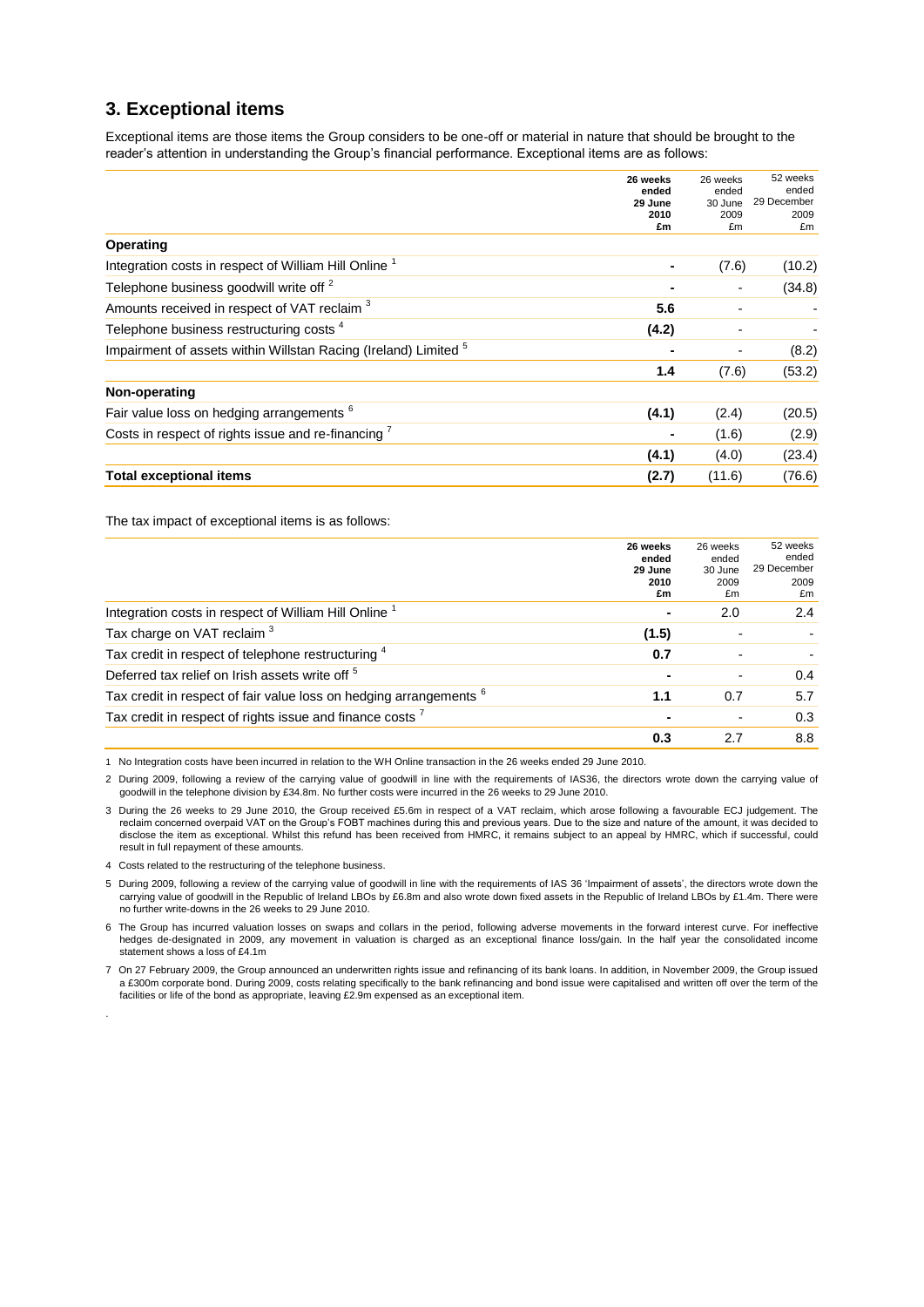#### **4. Investment income**

|                                                    | 26 weeks<br>ended<br>29 June | 26 weeks<br>ended<br>30 June | 52 weeks<br>ended<br>29 December |
|----------------------------------------------------|------------------------------|------------------------------|----------------------------------|
|                                                    | 2010<br>£m                   | 2009<br>£m                   | 2009<br>£m                       |
| Interest on bank deposits                          | 0.1                          | 1.0                          | 1.1                              |
| Expected return on pension scheme assets (note 12) | 6.6                          | 4.9                          | 9.9                              |
|                                                    | 6.7                          | 5.9                          | 11.0                             |

#### **5. Finance costs**

|                                                                    | 26 weeks<br>ended<br>29 June<br>2010<br>£m | 26 weeks<br>ended<br>30 June<br>2009<br>£m | 52 weeks<br>ended<br>29 December<br>2009<br>£m |
|--------------------------------------------------------------------|--------------------------------------------|--------------------------------------------|------------------------------------------------|
| Interest payable and similar charges:                              |                                            |                                            |                                                |
| Bank loans, bond interest and overdrafts                           | 17.7                                       | 18.6                                       | 31.0                                           |
| Amortisation of finance costs                                      | 3.0                                        | 0.7                                        | 1.6                                            |
| Interest on pension scheme liabilities (note 12)                   | 7.7                                        | 6.4                                        | 12.7                                           |
| Interest charge transferred from hedge reserve on effective hedges | 6.4                                        | 8.9                                        | 21.2                                           |
| Net interest payable                                               | 34.8                                       | 34.6                                       | 66.5                                           |
| Exceptional interest payable (note 3)                              | 4.1                                        | 4.0                                        | 23.4                                           |
|                                                                    | 38.9                                       | 38.6                                       | 89.9                                           |

# **6. Tax on profit on ordinary activities**

The effective rate in respect of ordinary activities before exceptional costs and excluding associate and joint venture income is 24.8% (26 weeks ended 30 June 2009 – 25.5%; 52 weeks ended 29 December 2009 – 24.5%). This is lower than the statutory rate of 28% due to a lower effective tax rate on the income of William Hill Online.

The effective rate in respect of ordinary activities after exceptional costs and excluding associate and joint venture income is 25.2% (26 weeks ended 30 June 2009 – 25.9%; 52 weeks ended 29 December 2008 – 32.8%).

No account has been taken in these interim financial statements of the 2010 Finance Bill that was substantially enacted in July 2010, after the balance sheet date. It is estimated that the reduction in the corporation tax rate from 28% to 27% from April 2011 would have resulted in a £5.1m reduction in the net deferred tax liability held on the balance sheet at 30 June 2010, if the change had been applied in the interim statements

# **7. Dividends proposed and paid**

|                                | 29 June<br>2010<br>Per share | 30 June<br>2009<br>Per share | 29<br>December<br>2009<br>Per share | 29 June<br>2010<br>£m | 30 June<br>2009<br>£m | 29<br>December<br>2009<br>£m |
|--------------------------------|------------------------------|------------------------------|-------------------------------------|-----------------------|-----------------------|------------------------------|
| Equity shares:                 |                              |                              |                                     |                       |                       |                              |
| - Interim dividend paid        | ۰                            | $\overline{\phantom{a}}$     | 2.5 <sub>p</sub>                    |                       | ۰                     | 17.5                         |
| - Second interim dividend paid | 5.0 <sub>p</sub>             |                              | $\blacksquare$                      | 35.5                  | ۰                     |                              |
|                                | 5.0 <sub>p</sub>             | $\overline{\phantom{a}}$     | 2.5p                                | 35.5                  | ۰                     | 17.5                         |
| Interim dividend proposed      | 2.5p                         | 2.5p                         | 5.0 <sub>p</sub>                    | 17.5                  | 17.4                  | 35.5                         |

The directors have approved an interim dividend of 2.5 pence per share on to be paid on 7 December 2010 to ordinary shareholders on the Register of Members on 29 October 2010. In line with the requirements of IAS 12 – "Events after the Balance Sheet Date", this dividend has not been recognised within these interim results.

By agreement, the William Hill holdings 2001 Employee Benefit Trust agreed to waive all dividends. The company estimates that 698.1m shares will qualify for the interim dividend.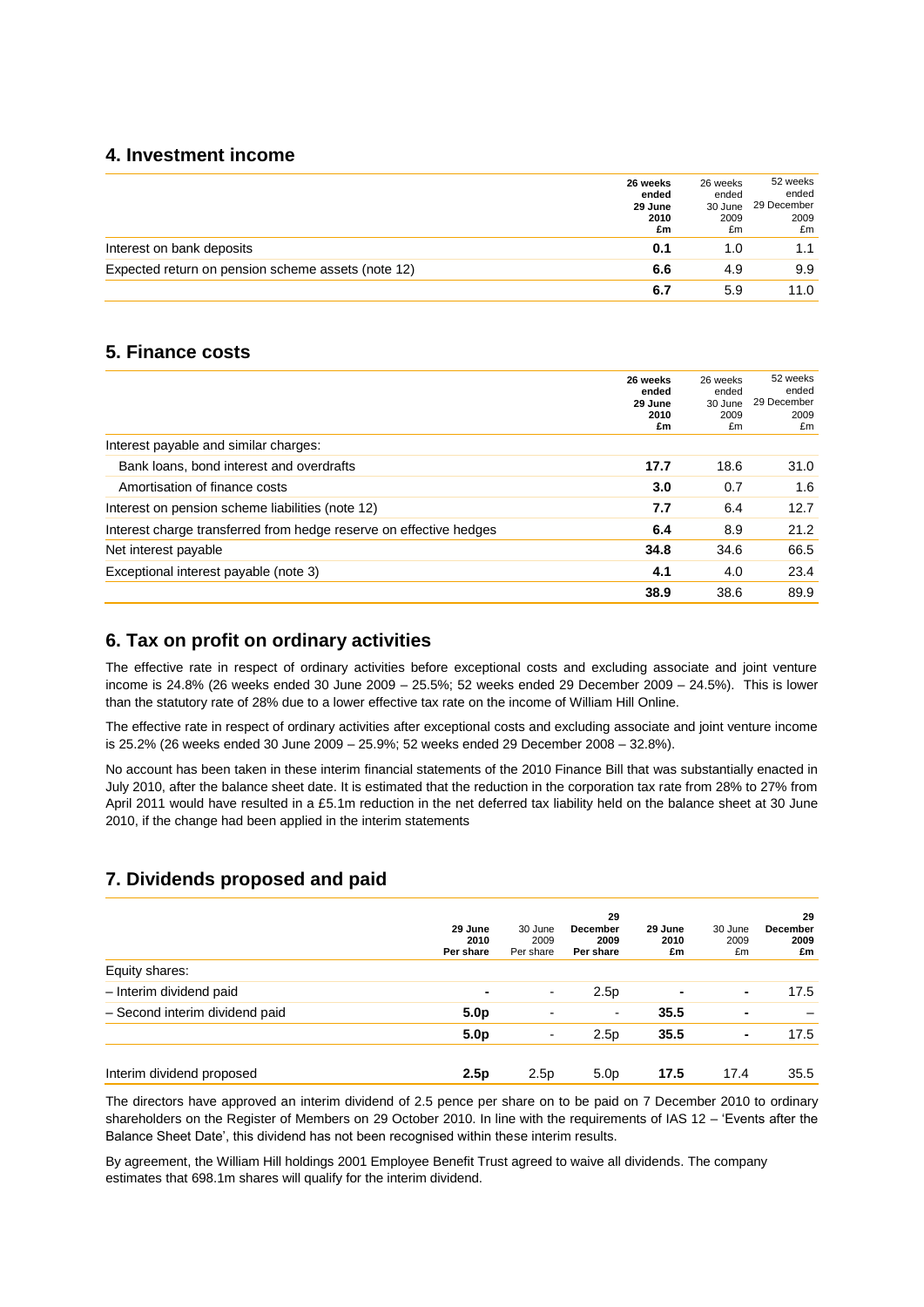# **8. Earnings per share**

The earnings per share figures for the respective periods are as follows:

|                                                                          |              | 26 weeks ended 29 June 2010              |                |       | 26 weeks ended 30 June 2009              |         |
|--------------------------------------------------------------------------|--------------|------------------------------------------|----------------|-------|------------------------------------------|---------|
|                                                                          | <b>Basic</b> | Potentially<br>dilutive share<br>options | <b>Diluted</b> | Basic | Potentially<br>dilutive share<br>options | Diluted |
| Profit after tax attributable to equity<br>holders of the parent for the |              |                                          |                |       |                                          |         |
| financial period £m                                                      | 64.5         |                                          | 64.5           | 58.7  |                                          | 58.7    |
| Exceptional items (note 3) £m                                            | 2.7          |                                          | 2.7            | 11.6  |                                          | 11.6    |
| Exceptional items - tax charge<br>$(note 3)$ $Em$                        | (0.3)        |                                          | (0.3)          | (2.7) |                                          | (2.7)   |
| Amortisation of intangibles £m                                           | 1.3          |                                          | 1.3            | 2.8   |                                          | 2.8     |
| Non-controlling interest share of<br>exceptional £m                      |              |                                          |                | (0.7) |                                          | (0.7)   |
| Profit after tax for the financial period<br>before exceptional items    | 68.2         |                                          | 68.2           | 69.7  |                                          | 69.7    |
| Weighted average number of shares<br>(million)                           | 697.8        | 8.3                                      | 706.1          | 586.6 | 5.7                                      | 592.3   |
| Earnings per share (pence)                                               | 9.2          | (0.1)                                    | 9.1            | 10.0  | (0.1)                                    | 9.9     |
| Amortisation adjustment £m                                               | 0.2          |                                          | 0.2            | 1.5   |                                          | 1.5     |
| Exceptional adjustment £m                                                | 0.4          |                                          | 0.4            | 0.4   |                                          | 0.4     |
| Earnings per share - adjusted                                            | 9.8          | (0.1)                                    | 9.7            | 11.9  | (0.1)                                    | 11.8    |

|                                                                          | 52 weeks ended 29 December 2009 |                                          |                |  |  |
|--------------------------------------------------------------------------|---------------------------------|------------------------------------------|----------------|--|--|
|                                                                          | <b>Basic</b>                    | Potentially<br>dilutive share<br>options | <b>Diluted</b> |  |  |
| Profit after tax attributable to equity<br>holders of the parent for the |                                 |                                          |                |  |  |
| financial period £m                                                      | 61.1                            |                                          | 61.1           |  |  |
| Exceptional items (note 3) £m                                            | 76.6                            |                                          | 76.6           |  |  |
| Exceptional items - tax charge<br>$(note 3)$ $Em$                        | (8.8)                           |                                          | (8.8)          |  |  |
| Amortisation of intangibles £m                                           | 4.0                             |                                          | 4.0            |  |  |
| Minority interest share of exceptional<br>£m                             | (0.5)                           |                                          | (0.5)          |  |  |
| Profit after tax for the financial period<br>before exceptional items    | 132.4                           |                                          | 132.4          |  |  |
| Weighted average number of shares<br>(million)                           | 641.3                           | 5.8                                      | 647.1          |  |  |
| Earnings per share (pence)                                               | 9.5                             | (0.1)                                    | 9.4            |  |  |
| Amortisation adjustment £m                                               | 0.1                             |                                          | 0.1            |  |  |
| Exceptional adjustment £m                                                | 11.0                            |                                          | 11.0           |  |  |
| Earnings per share - adjusted                                            | 20.6                            | (0.1)                                    | 20.5           |  |  |

An adjusted earnings per share, based on profit for the period before exceptional items and amortisation (relating to the intangible assets relating to trade names and affiliate relationships arising from the acquisition of Playtech assets), has been presented in order to highlight the underlying performance of the Group.

The basic weighted average number of shares excludes shares held by The William Hill Holdings 2001 Employee Benefit Trust and those shares held in treasury as such shares do not qualify for dividends. The effect of this is to reduce the average number of shares by 3.6m in the 26 weeks ended 29 June 2010 (30 June 2009 – 5.7m, 29 December 2009 – 4.5m).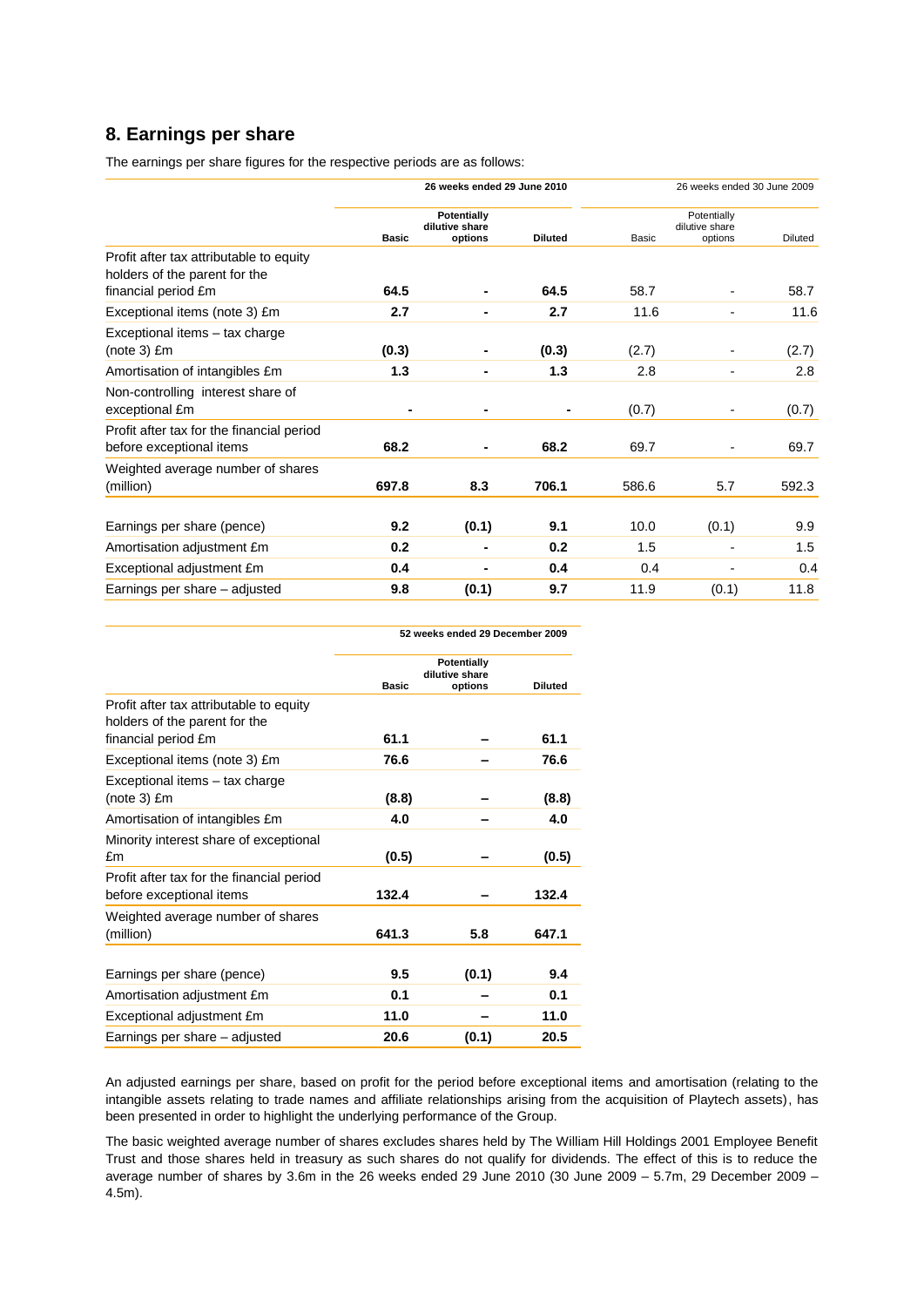### **9. Bank loans and other borrowings (restated)**

|                                                                                | 29 June<br>2010 | 30 June<br>2009<br>(restated) | 29 December<br>2009 |
|--------------------------------------------------------------------------------|-----------------|-------------------------------|---------------------|
|                                                                                | £m              | £m                            | £m                  |
| Borrowings at amortised cost                                                   |                 |                               |                     |
| Bank loans                                                                     | 359.0           | 675.0                         | 375.0               |
| £300m 7.125% Guaranteed Notes due 2016                                         | 300.0           | $\overline{\phantom{a}}$      | 300.0               |
| Finance leases                                                                 | 0.4             | 0.7                           | 0.5                 |
|                                                                                | 659.4           | 675.7                         | 675.5               |
| The borrowings are repayable as follows:                                       |                 |                               |                     |
| Amounts due for settlement within one year                                     | 0.1             | 675.3                         | 375.2               |
| In the second year                                                             | 359.3           | 0.4                           | 0.3                 |
| In the third to fifth years inclusive                                          |                 | $\overline{\phantom{a}}$      |                     |
| After more than five years                                                     | 300.0           | $\overline{\phantom{a}}$      | 300.0               |
|                                                                                | 659.4           | 675.7                         | 675.5               |
| Less expenses related to loan                                                  | (9.3)           | (1.3)                         | (0.2)               |
| Less discount on £300m 7.125% Guaranteed Notes due 2016 issued for 297.9m      | (1.9)           | $\overline{\phantom{a}}$      | (2.1)               |
| Less: expenses relating to £300m 7.125% Guaranteed Notes due 2016              | (3.8)           | $\overline{\phantom{a}}$      | (4.0)               |
|                                                                                | 644.4           | 674.4                         | 669.2               |
| Less: amount due for settlement in 12 months (shown under current liabilities) | (0.1)           | (674.0)                       | (375.0)             |
| Amount due for settlement after 12 months                                      | 644.3           | 0.4                           | 294.2               |

#### **Bank facilities**

As at 29 June 2010, the Group"s committed bank loan facilities can be summarised as follows:

- £538.5m Forward Start Facility available from 17 January 2010 and expiring on 31 March 2012 split into a £359m Term Loan and a £179.5m Revolving Credit Facility.

Borrowings under the loan agreements are secured by guarantees given by the Company and by William Hill Organization Limited – one of the principal operating subsidiaries of the Group.

Borrowings under The Forward Start Facilities incur interest at LIBOR plus a margin of 2.5% to 3.0%, determined by the Group"s consolidated Net Debt to EBITDA ratio. A commitment fee is also payable in respect of available but undrawn borrowings equal to 50% of the margin then applicable.

#### **Overdraft facility**

At 29 June 2010, the Group had an overdraft facility with National Westminster Bank PLC of £5m (30 June 2009 – £5m). The balance on this facility at 29 June 2010 was £nil (30 June 2009 – £nil).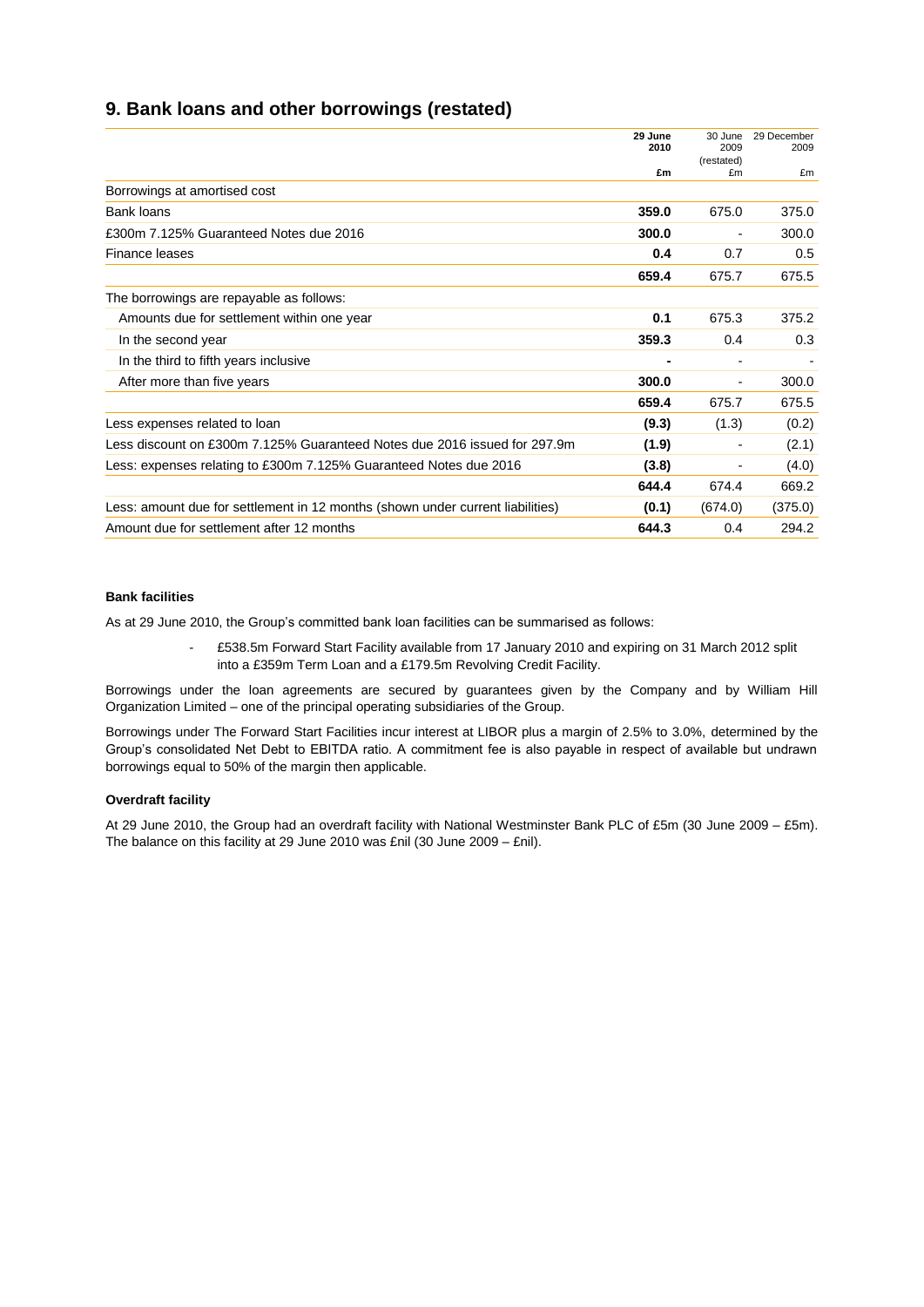# **10. Non-controlling interest**

|                                         | 29 June<br>2010<br>£m | 2009<br>£m | 30 June 29 December<br>2009<br>£m |
|-----------------------------------------|-----------------------|------------|-----------------------------------|
| Opening non-controlling Interest        | 12.2                  | 9.5        | 9.5                               |
| Playtech share of profit for the period | 12.9                  | 9.1        | 20.1                              |
| Amounts paid to Playtech                | (12.7)                | (10.7)     | (17.4)                            |
| <b>Closing non-controlling Interest</b> | 12.4                  | 7.9        | 12.2                              |

The non-controlling interest relates to the 29% share in William Hill Online owned by Playtech Limited.

# **11. Notes to the cash flow statement**

|                                                           | 26 weeks<br>ended     | 26 weeks<br>ended     | 52 weeks<br>ended         |
|-----------------------------------------------------------|-----------------------|-----------------------|---------------------------|
|                                                           | 29 June<br>2010<br>£m | 30 June<br>2009<br>£m | 29 December<br>2009<br>£m |
| Operating profit before exceptional items                 | 133.8                 | 131.8                 | 253.0                     |
| Adjustments for:                                          |                       |                       |                           |
| Share of result of associates and joint ventures          | (1.4)                 | 0.4                   | 0.3                       |
| Depreciation of property, plant and equipment             | 13.6                  | 14.5                  | 28.6                      |
| Amortisation of computer software                         | 4.4                   | 4.0                   | 8.7                       |
| Amortisation of Trade Names, affiliates and NCA           | 1.8                   | 2.8                   | 5.5                       |
| Loss on disposal of property, plant and equipment         | 0.3                   | 0.2                   | 1.7                       |
| Gain on disposal of LBOs                                  | (0.9)                 | (0.6)                 | (0.7)                     |
| Cost charged in respect of share remuneration             | 2.7                   | 2.6                   | 5.0                       |
| Defined benefit pension cost less cash contributions      | 0.1                   | (0.2)                 | (9.8)                     |
| Foreign exchange reserve movement                         | 0.7                   | (0.4)                 | (0.8)                     |
| Exceptional operating income/(expense)                    | 5.6                   | (5.3)                 | (8.4)                     |
| Movement on financial derivatives                         | 3.3                   | (2.0)                 | 0.7                       |
| Operating cash flows before movements in working capital: | 164.0                 | 147.8                 | 283.8                     |
| Decrease in inventories                                   | ۰                     | 0.1                   | 0.2                       |
| Decrease/(increase) in receivables                        | 11.8                  | (10.1)                | (11.7)                    |
| Increase in payables                                      | 14.4                  | 10.4                  | 7.6                       |
| Cash generated by operations                              | 190.2                 | 148.2                 | 279.9                     |
| Income taxes paid                                         | (24.4)                | (20.9)                | (49.3)                    |
| Interest paid                                             | (32.5)                | (40.1)                | (60.2)                    |
| Net cash from operating activities                        | 133.3                 | 87.2                  | 170.4                     |

Cash and cash equivalents (which are presented as a single class of assets on the face of the balance sheet) comprise cash at bank and overnight deposits.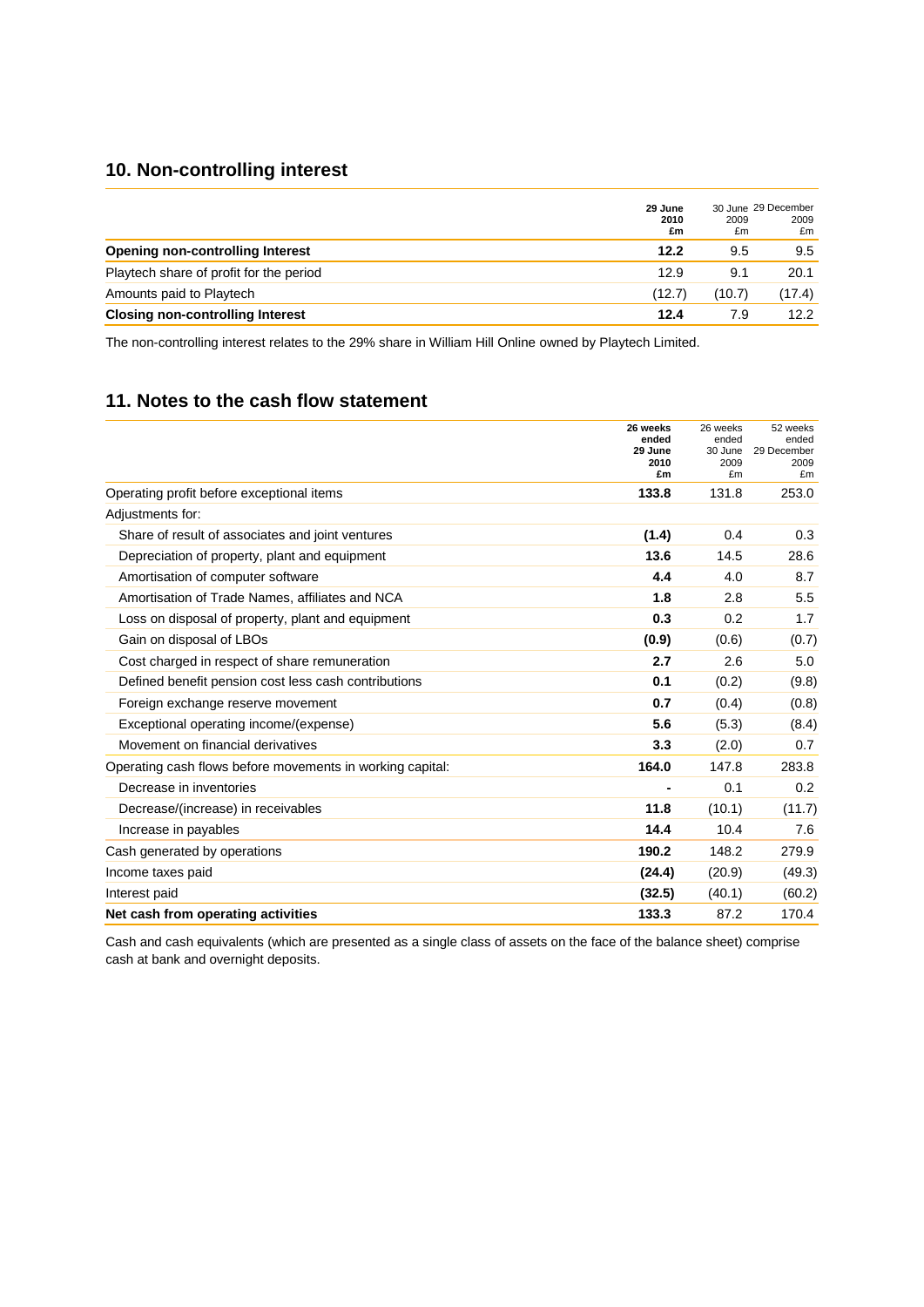### **12. Retirement benefit schemes**

The Group operates a number of defined contribution and defined benefit pension schemes in the United Kingdom and Republic of Ireland. The UK schemes are operated under a single trust and the assets of all the schemes held separately from those of the Group in funds under the control of trustees. The respective costs of these schemes are as follows:

|                                                                            | 26 weeks<br>ended<br>29 June<br>2010<br>£m | 26 weeks<br>ended<br>30 June<br>2009<br>£m | 52 weeks<br>ended<br>29 December<br>2009<br>£m |
|----------------------------------------------------------------------------|--------------------------------------------|--------------------------------------------|------------------------------------------------|
| Defined contribution scheme (charged to operating profit)                  | 1.4                                        | 1.1                                        | 2.2                                            |
| Defined benefit scheme (charged to operating profit)                       | 2.5                                        | 2.7                                        | 5.2                                            |
| Defined benefit scheme (charged to finance costs)                          | 1.1                                        | 1.5                                        | 2.8                                            |
| Defined benefit scheme (charged to consolidated statement of comprehensive |                                            |                                            |                                                |
| income)                                                                    | 12.1                                       | 20.6                                       | 24.2                                           |
|                                                                            | 17.1                                       | 25.9                                       | 34.4                                           |

#### **Defined contribution schemes**

The defined contribution scheme, to which both the Group and employees contribute to fund the benefits are available for all eligible employees. The only obligation of the Group with respect to these schemes is to make the specified contributions.

#### **Defined benefit scheme**

The Group also operates a defined benefit scheme in the UK for eligible employees which closed to new members in 2002. Under the scheme, employees are entitled to retirement benefits varying between 1.67% and 3.33% of final pensionable pay for each year of service on attainment of a retirement age of 63. The scheme is a funded scheme and the rate of Company contributions paid during 2009 for future service benefits was 25.0% of members" pensionable pay. The general principles adopted by the Trustees for the purposes of this funding valuation are that the assumptions used, taken as a whole, will be sufficiently prudent for pensions already in payment to continue to be paid, and to reflect the commitments which will arise from members" accrued pensions right.

For the purposes of preparing the information disclosed in these accounts, a full actuarial valuation of the scheme was carried out at 30 September 2007 and updated to 29 June 2010 by a qualified independent actuary. The present value of the defined benefit obligation, the related current service cost and past service cost were measured using the projected unit credit method.

#### **Disclosure of principal assumptions**

The financial assumptions used by the actuary in determining the present value of the defined benefit scheme"s liabilities were:

|                                         | 29 June<br>2010 | 30June<br>2009 | 29 December<br>2009 |
|-----------------------------------------|-----------------|----------------|---------------------|
| Rate of increase of salaries            | 4.30%           | 4.40%          | 4.60%               |
| Rate of increase of pensions in payment | $3.30\%$        | $3.40\%$       | 3.60%               |
| Discount rate                           | 5.40%           | 6.25%          | 5.70%               |
| Rate of increase in inflation           | 3.30%           | $3.40\%$       | 3.60%               |

In accordance with the accounting standard, the discount rate has been determined by reference to market yields at the balance sheet date on high quality fixed income investments at a term consistent with the expected duration of the liabilities. Price inflation is determined by the difference between the yields on fixed and index-linked government bonds with an adjustment to allow for differences in the demand for these bonds, which can distort this figure. The Bank of England target inflation rate has also been considered in setting this assumption. The expected rate of salary growth and pension increases are set with reference to the expected rate of inflation.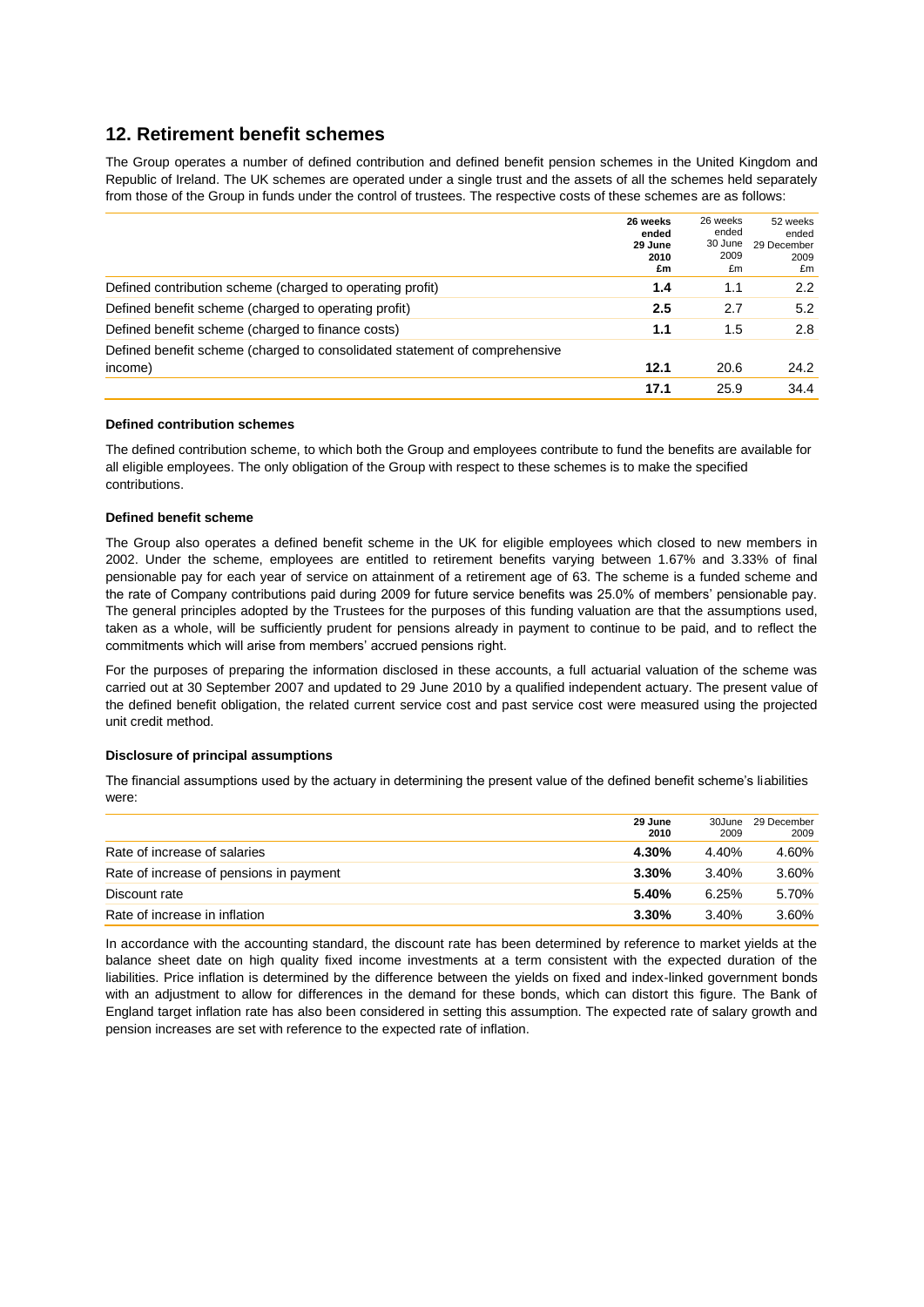# **12. Retirement benefit schemes (continued)**

The mortality assumption is kept under review and has been updated. The current life expectancies for a male member underlying the value of the accrued liabilities are:

| Life expectancy at age 63 | 29 June<br>2010   | 2009 | 30 June 29 December<br>2009 |
|---------------------------|-------------------|------|-----------------------------|
| Member currently aged 63  | 25 vears 24 years |      | 24 vears                    |
| Member currently aged 45  |                   |      | 25 years 25 years 25 years  |

The assets in the scheme and their expected rate of return are set out in the table below. The expected rate of return is determined by taking the long term rates of return available on government and corporate bonds at the balance sheet date. The expected return on equities is calculated by applying a suitable "risk premium" to the return on government bonds having regard to historic returns and long-term future expectations.

|                                     | 29 June 2010                   |             | 30 June 2009                   |             | 29 December 2009               |             |
|-------------------------------------|--------------------------------|-------------|--------------------------------|-------------|--------------------------------|-------------|
|                                     | <b>Expected</b><br>return<br>% | value<br>£m | <b>Expected</b><br>return<br>% | value<br>£m | <b>Expected</b><br>return<br>% | value<br>£m |
| Equities                            | 6.50                           | 125.8       | 6.30                           | 95.2        | 6.50                           | 132.0       |
| Corporate Bonds                     | 5.70                           | 35.4        | 6.25                           | 29.9        | 5.70                           | 33.3        |
| Gilts and Cash                      | 4.50                           | 63.8        | 4.30                           | 65.1        | 4.50                           | 64.9        |
| Total market value of assets        |                                | 225.0       |                                | 190.2       |                                | 230.2       |
| Present value of scheme liabilities |                                | (281.5)     |                                | (238.0)     |                                | (273.4)     |
| Deficit in scheme                   |                                | (56.5)      |                                | (47.8)      |                                | (43.2)      |

Movements in the present value of defined benefit obligations in the current period were as follows:

|                                   | 26 weeks<br>ended<br>29 June<br>2010<br>£m | 26 weeks<br>ended<br>30 June<br>2009<br>£m | 52 weeks<br>ended<br>29 December<br>2009<br>£m |
|-----------------------------------|--------------------------------------------|--------------------------------------------|------------------------------------------------|
| At beginning of period            | 273.4                                      | 215.3                                      | 215.3                                          |
| Movement in period:               |                                            |                                            |                                                |
| Service cost                      | 2.4                                        | 2.5                                        | 4.8                                            |
| Interest cost                     | 7.7                                        | 6.4                                        | 12.7                                           |
| Contributions from scheme members | 0.5                                        | 0.5                                        | 1.0                                            |
| <b>Actuarial losses</b>           | 2.4                                        | 16.9                                       | 46.8                                           |
| Benefits paid                     | (5.0)                                      | (3.9)                                      | (7.6)                                          |
| Past service cost                 | 0.1                                        | 0.3                                        | 0.4                                            |
| At end of period                  | 281.5                                      | 238.0                                      | 273.4                                          |

Movements in the present value of fair value of scheme assets in the current period were as follows:

|                                             | 26 weeks<br>ended<br>29 June<br>2010<br>£m | 26 weeks<br>ended<br>30 June<br>2009<br>£m | 52 weeks<br>ended<br>29 December<br>2009<br>£m |
|---------------------------------------------|--------------------------------------------|--------------------------------------------|------------------------------------------------|
| At beginning of period                      | 230.2                                      | 189.4                                      | 189.4                                          |
| Movement in period:                         |                                            |                                            |                                                |
| Expected return on scheme assets            | 6.6                                        | 4.9                                        | 9.9                                            |
| Actuarial (losses)/gains                    | (9.7)                                      | (3.7)                                      | 22.6                                           |
| Contributions from the sponsoring companies | 2.4                                        | 3.0                                        | 14.9                                           |
| Contributions from scheme members           | 0.5                                        | 0.5                                        | 1.0                                            |
| Benefits paid                               | (5.0)                                      | (3.9)                                      | (7.6)                                          |
| At end of period                            | 225.0                                      | 190.2                                      | 230.2                                          |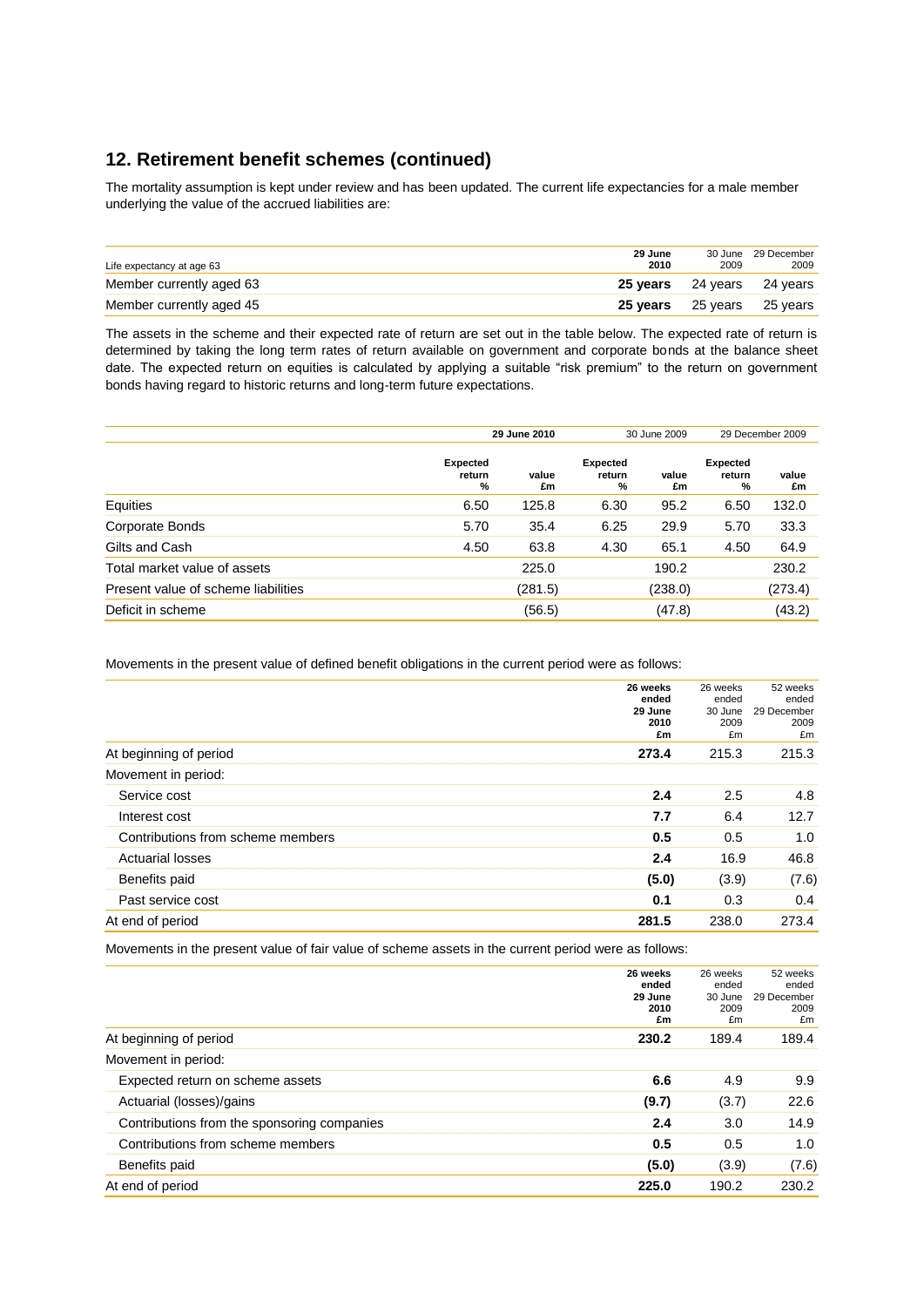# **13. Related party transactions**

Transactions between the Company and its subsidiaries, which are related parties, have been eliminated on consolidation and are not disclosed in this note. Transactions between the Group and its associate and joint ventures are disclosed below.

#### **Trading transactions**

#### **Associate**

The Group holds an investment of 19.5% of the ordinary share capital of Satellite Information Services (Holdings) Limited (SIS). During the period the Group made purchases of £16.6m (26 weeks ended 30 June 2009 - £15.8m; 52 weeks ended 29 December 2009 – £32.9m) from Satellite Information Services Limited, a subsidiary of the Group's associated undertaking, SIS. At 29 June 2010 the amount payable to Satellite Information Services Limited by the Group was £nil (30 June 2009 – £nil; 29 December 2009 - £nil). Purchases were made at market price. The amounts outstanding are unsecured and will be settled in cash. No guarantees have been given or received.

Transactions between the Group and key management personnel in the first half of 2010 were limited to those relating to remuneration, previously disclosed as part of the Director's Remuneration Report within the Group's Annual report and accounts 2009 or the Performance Share Plan approved by the shareholders at the Annual General Meeting on 11 May 2010. During the period in question, the previous Group Finance Director, Mr Simon Lane, left the Company and his replacement, Mr Neil Cooper joined. Apart from this personnel change there have been no material changes to the arrangements between the Group and key management personnel.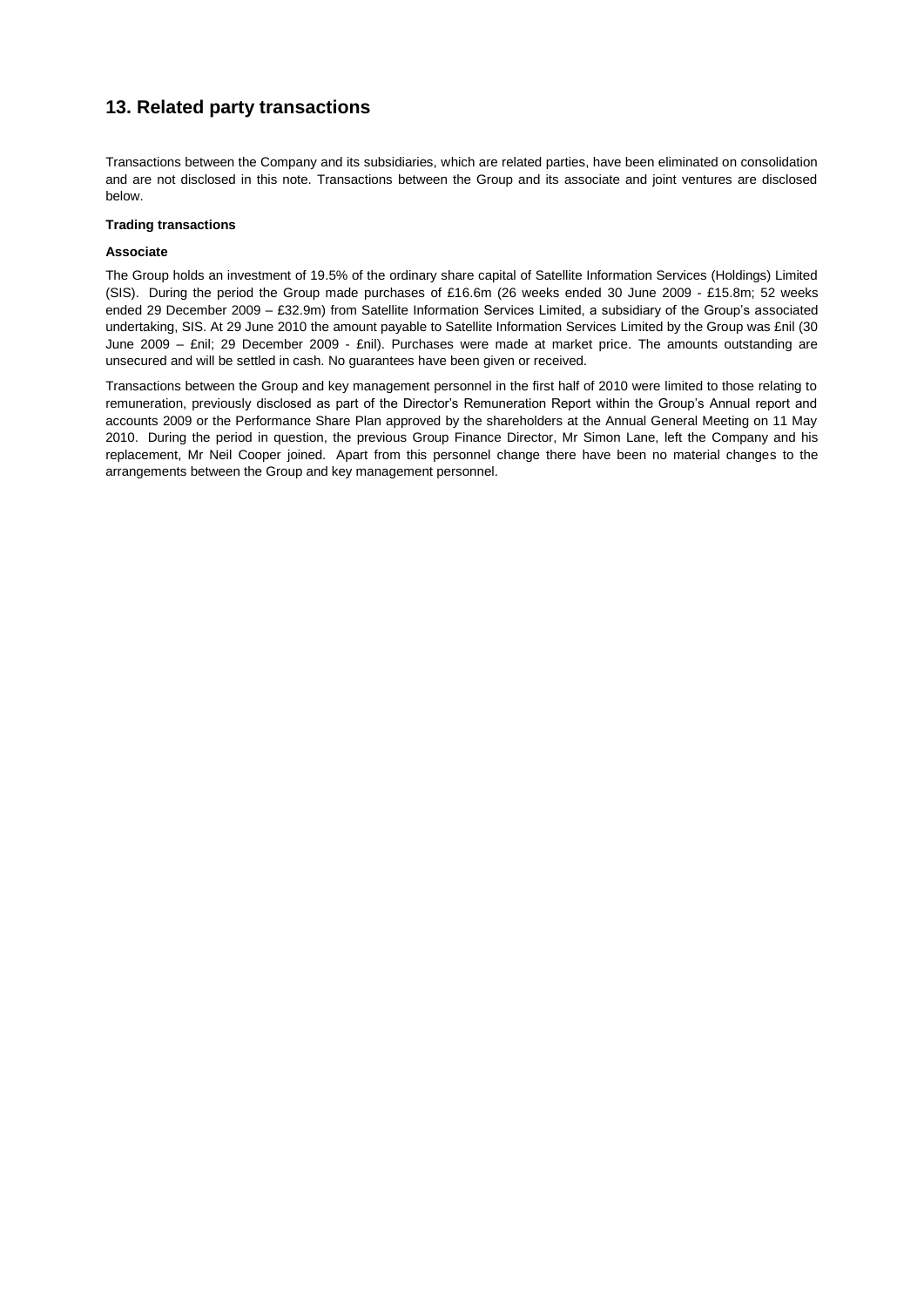# **Independent Review Report to William Hill PLC**

We have been engaged by the company to review the condensed set of financial statements in the interim management report for the 26 week period ended 29 June 2010 which comprises the consolidated income statement, the consolidated statement of financial position, the consolidated statement of comprehensive income, the consolidated statement of changes in equity, the consolidated cash flow statement and related notes 1 to 13. We have read the other information contained in the interim management report and considered whether it contains any apparent misstatements or material inconsistencies with the information in the condensed set of financial statements.

This report is made solely to the company in accordance with International Standard on Review Engagements (UK and Ireland) 2410 "Review of Interim Financial Information Performed by the Independent Auditor of the Entity" issued by the Auditing Practices Board. Our work has been undertaken so that we might state to the company those matters we are required to state to them in an independent review report and for no other purpose. To the fullest extent permitted by law, we do not accept or assume responsibility to anyone other than the company, for our review work, for this report, or for the conclusions we have formed.

#### **Directors' responsibilities**

The interim management report is the responsibility of, and has been approved by, the directors. The directors are responsible for preparing the interim management report in accordance with the Disclosure and Transparency Rules of the United Kingdom's Financial Services Authority.

As disclosed in note 1, the annual financial statements of the company are prepared in accordance with IFRSs as adopted by the European Union. The condensed set of financial statements included in this interim management report has been prepared in accordance with International Accounting Standard 34, "Interim Financial Reporting," as adopted by the European Union.

#### **Our responsibility**

Our responsibility is to express to the Company a conclusion on the condensed set of financial statements in the interim management report based on our review.

#### **Scope of Review**

We conducted our review in accordance with International Standard on Review Engagements (UK and Ireland) 2410 "Review of Interim Financial Information Performed by the Independent Auditor of the Entity" issued by the Auditing Practices Board for use in the United Kingdom. A review of interim financial information consists of making inquiries, primarily of persons responsible for financial and accounting matters, and applying analytical and other review procedures. A review is substantially less in scope than an audit conducted in accordance with International Standards on Auditing (UK and Ireland) and consequently does not enable us to obtain assurance that we would become aware of all significant matters that might be identified in an audit. Accordingly, we do not express an audit opinion.

#### **Conclusion**

Based on our review, nothing has come to our attention that causes us to believe that the condensed set of financial statements in the interim management report for the 26 weeks ended 29 June 2010 is not prepared, in all material respects, in accordance with International Accounting Standard 34 as adopted by the European Union and the Disclosure and Transparency Rules of the United Kingdom's Financial Services Authority.

#### **Deloitte LLP**

Chartered Accountants and Statutory Auditors London, UK 26 August 2010